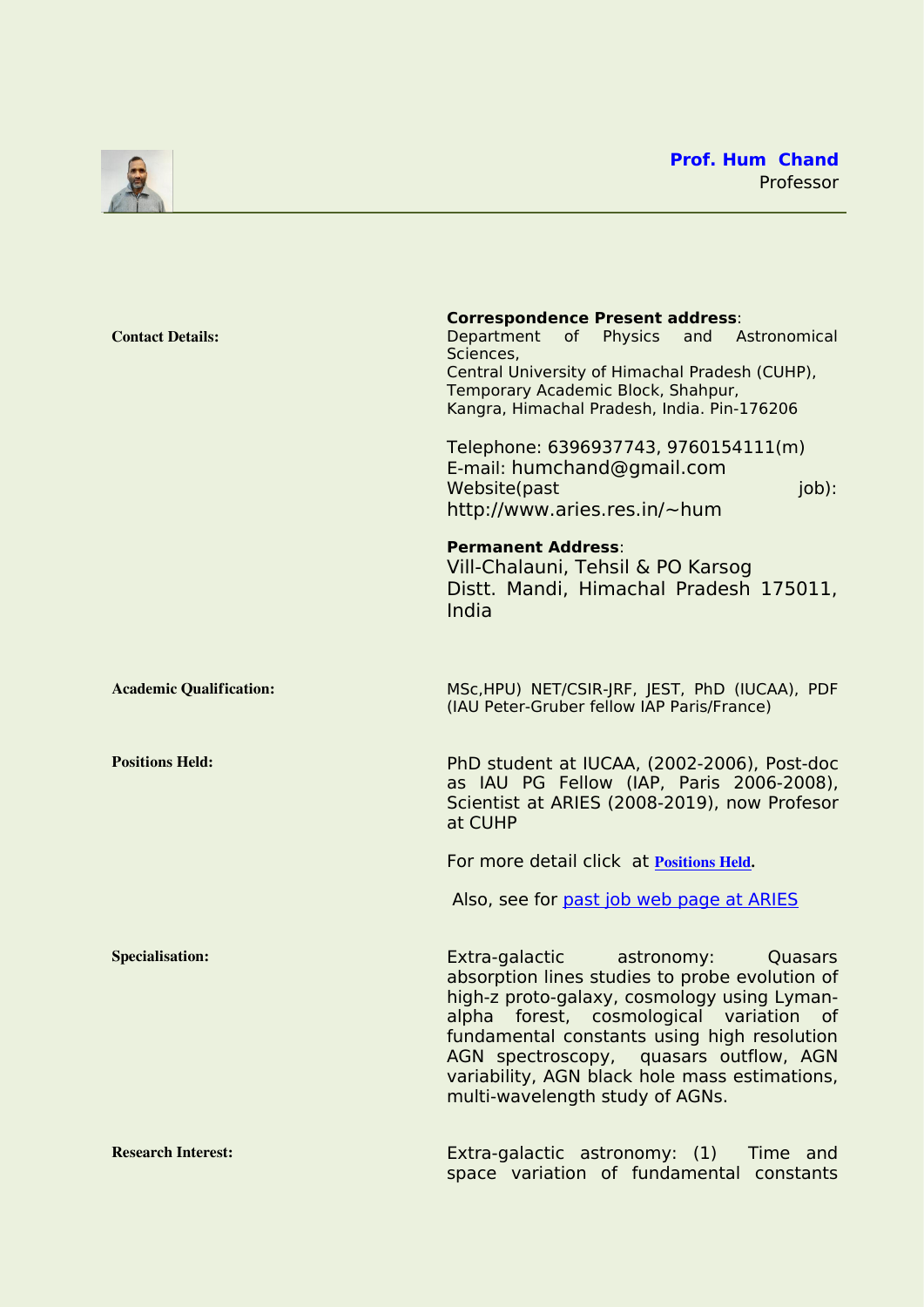|                                               | using very high resolution spectra of QSOs,<br>(2) MgII absorbers as probe of high-z proto-<br>galaxy, viz environment and magnetic filed<br>(3) Physical state of IGM using Lyman-alpha<br>forest (4) Multi-wavelength study of AGN viz<br>NLSy1s/BLSy1s (5) AGN variability properties<br>on diverse time scale (iv) Weak emmision<br>line QSOs (6) AGN outflow and BAL-QSOs<br>(7) Photometric revebration maping<br>and<br>black hole mass measurement of AGN. |
|-----------------------------------------------|--------------------------------------------------------------------------------------------------------------------------------------------------------------------------------------------------------------------------------------------------------------------------------------------------------------------------------------------------------------------------------------------------------------------------------------------------------------------|
| <b>Publications:</b>                          | About 41 refereed papers having 1255<br>citations and H-Index of 15 (as of January<br>2020 based on ADS) and 18 conference<br>papers.                                                                                                                                                                                                                                                                                                                              |
|                                               | For list_Click here on Refereed Paper and Click<br>here for Conference Proceeding Publications<br>list                                                                                                                                                                                                                                                                                                                                                             |
|                                               | Also, see ADS list by Click here                                                                                                                                                                                                                                                                                                                                                                                                                                   |
|                                               |                                                                                                                                                                                                                                                                                                                                                                                                                                                                    |
| <b>Research Projects Completed/Ongoing:</b>   | Completed: $1$ (SERB/DST ~19 lacs grant)                                                                                                                                                                                                                                                                                                                                                                                                                           |
|                                               | Ongoing: 2 (SERB/DST about Rs 60 lacs<br>grant)                                                                                                                                                                                                                                                                                                                                                                                                                    |
|                                               | Click here for Research Projects list                                                                                                                                                                                                                                                                                                                                                                                                                              |
| <b>M.Phil. Supervised:</b>                    | <b>Nill</b>                                                                                                                                                                                                                                                                                                                                                                                                                                                        |
|                                               | (However, click here for list of Project Students<br>supervised Total: 29)                                                                                                                                                                                                                                                                                                                                                                                         |
| Ph.D. Supervised:                             | Click here for list of Ph.D. Supervised (Total: 3)                                                                                                                                                                                                                                                                                                                                                                                                                 |
|                                               |                                                                                                                                                                                                                                                                                                                                                                                                                                                                    |
| Ph.D. Supervising:                            | Click here for list of Ph.D. Supervising (Total: 5)                                                                                                                                                                                                                                                                                                                                                                                                                |
|                                               |                                                                                                                                                                                                                                                                                                                                                                                                                                                                    |
| <b>Participation in Seminars/Conferences:</b> | Click here for list of Invited talks (Total: 14)<br><b>Contributed talks</b> (Total: 46) and attended                                                                                                                                                                                                                                                                                                                                                              |
|                                               | Conferences/workshop (Total: 29)                                                                                                                                                                                                                                                                                                                                                                                                                                   |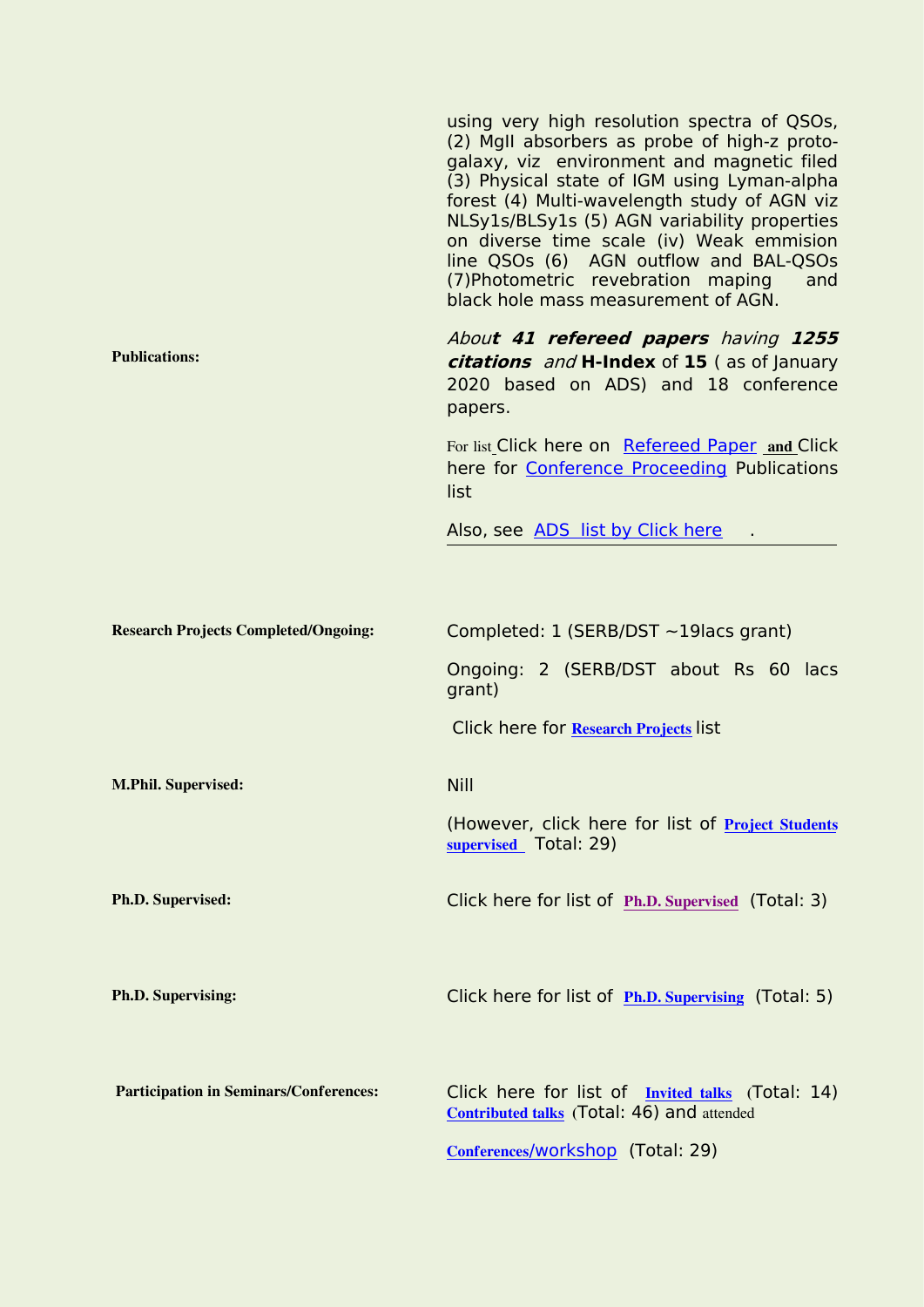**Membership of Learned Societies/ Professional** Click here for **[Membership](#page-2-0)** list (Total: 6) **Bodies:**

**Awards & Honours Received:** Click here for **Awards & Honours [Received](#page-2-1)** list (Total: 7)

**Others:** Click for list of **Course [Taught](#page-19-0)** (Master: 2 [ongoing], Pre-Phd: 24)

> Click here for **[Observation](#page-20-0) Experience** ( About in 9 category, using 1-10m class<br>telescope for in India/abroad telescope for in India/abroad photometry/imaging and spectroscopy)

# <span id="page-2-0"></span>**Membership list**

**6 Editorial member** of the **Journal of Astronomy and Astrophysics**, Jan 2018-present

**5 Indian PI of the 4m-International liquid mirror telescope**, being setup at ARIES (2017-2019)

**4.** Member of the **cosmic magnetic \_filed group of SKA** working groups

**3. Life membership of Astronomical Society of India**.

**2.** Member of International Science Development Team (ISDT) of Thirty Meter telescope.

## **1. Young Associate of the Indian Academy of Sciences**

**Bangalore** 

# <span id="page-2-1"></span>[Click to go back to [top/index\]](#page-0-0) **Awards and Honors Received**

**7.** Awarded "**Certificate of Reviewer Excellence 2017"** by **Indian Academy of Science**, in

recognition of **outstanding contribution for the Journal of astrophysics and astronomy**.

**6.** 2009: Selected as an **Young Associate of the Indian Academy of Sciences** Bangalore, 2009-2012

**5.** 2006: **Awarded Peter Gruber Foundation fellowship 2006 by International**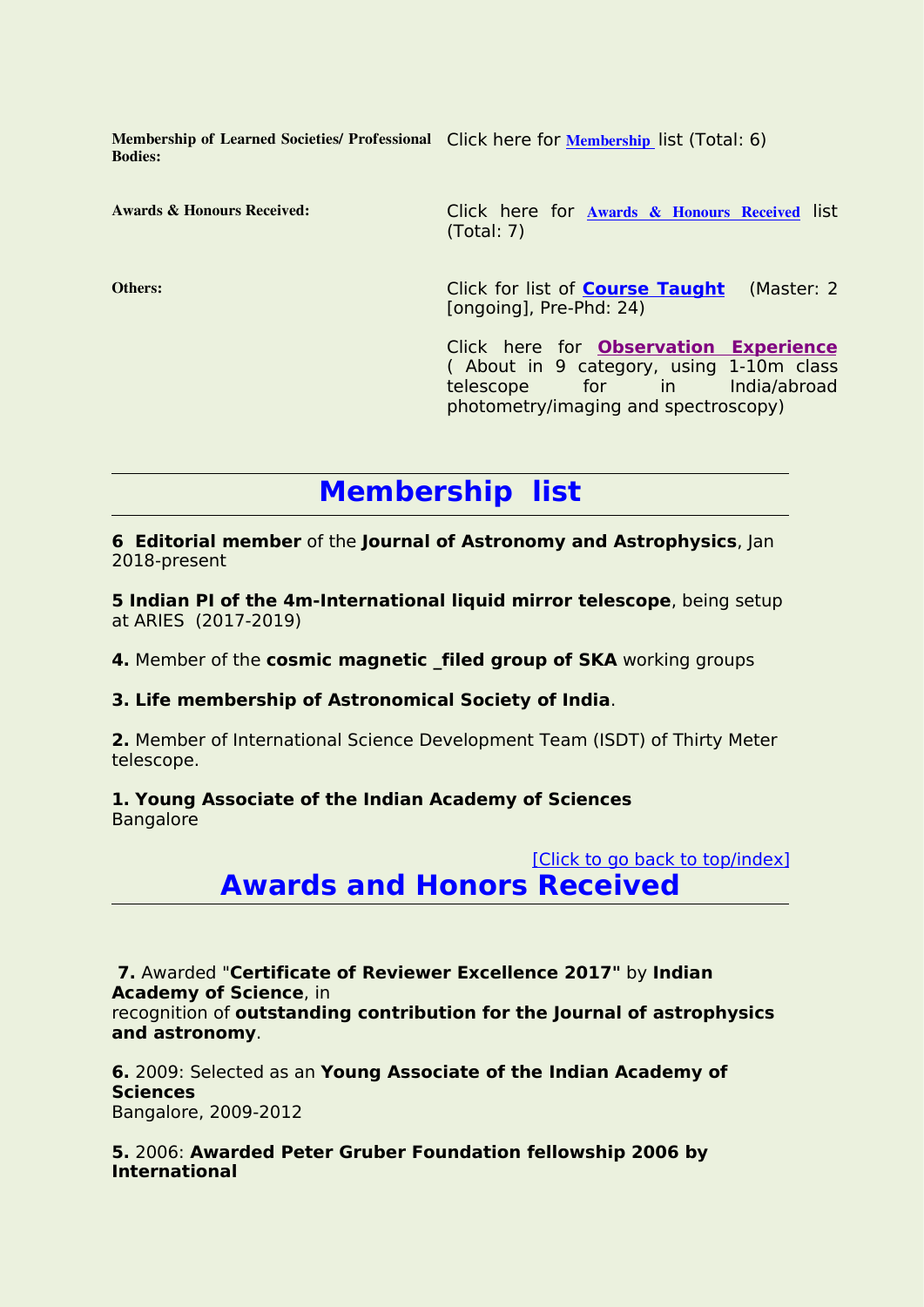## **Astronomical Union.**

## 4. 2006: **Awarded R K Bhalla award 2006 by Indian Physics Association (Pune Chapter).**

3. 2001: 2 year Junior Research Fellowship and 3 year Senior Research Fellowship awarded by **Council of Scientific and Industrial Research (CSIR)** Govt. of India.

2. 2001: Qualify the all-India **Joint Entrance Screening Test (JEST) with a percentile**

**of 98.6**, for admission to premier research institutes in India.

1. 2000: Qualify the **all-India UGC-NET/CSIR Test** and awarded CSIR JRF [Click to go back to [top/index\]](#page-0-0)

# <span id="page-3-0"></span>**Position held**

# **Academic:**

**8. 21st November 2019-till present, Professor** of Physics and astronomical science at Central University Himachal Pradesh Dharamshala.

**7. 1st July 2017-18 November 2019, Scientist-E** ARIES, Nainital, India;

**6. 1st Jan 2013-30 June 2017 Scientist-D**, ARIES, Nainital, India;

**5. 1st Jan 2009- Dec 31 2012: Scientist-C**, ARIES, Nainital, India;

**4. 8th May 2008- Dec 31 2008: Scientist-B** ARIES, Nainital, India;

**3. May 2007-May 2008: Post-doc: PGF/IAU fellow**, at Institut d'Astrophysique de Paris

**2. Aug. 2006- May 2007: Post-doc**: Institut d'Astrophysique de Paris, Laboratoire de CNRS

**1. JRF/SRF of Ph. D[2001-06] : IUCAA**, University of Pune, Pune; Title: Probing the Universe Using Absorption Lines Seen in the Spectra of Quasars.

Supervisor: Prof. R. Srianand

[Click to go back to [top/index\]](#page-0-0)

# **Managements/facilities:**

**7. Managing extra-galactic section as editorial member of JOAA 2018-till now**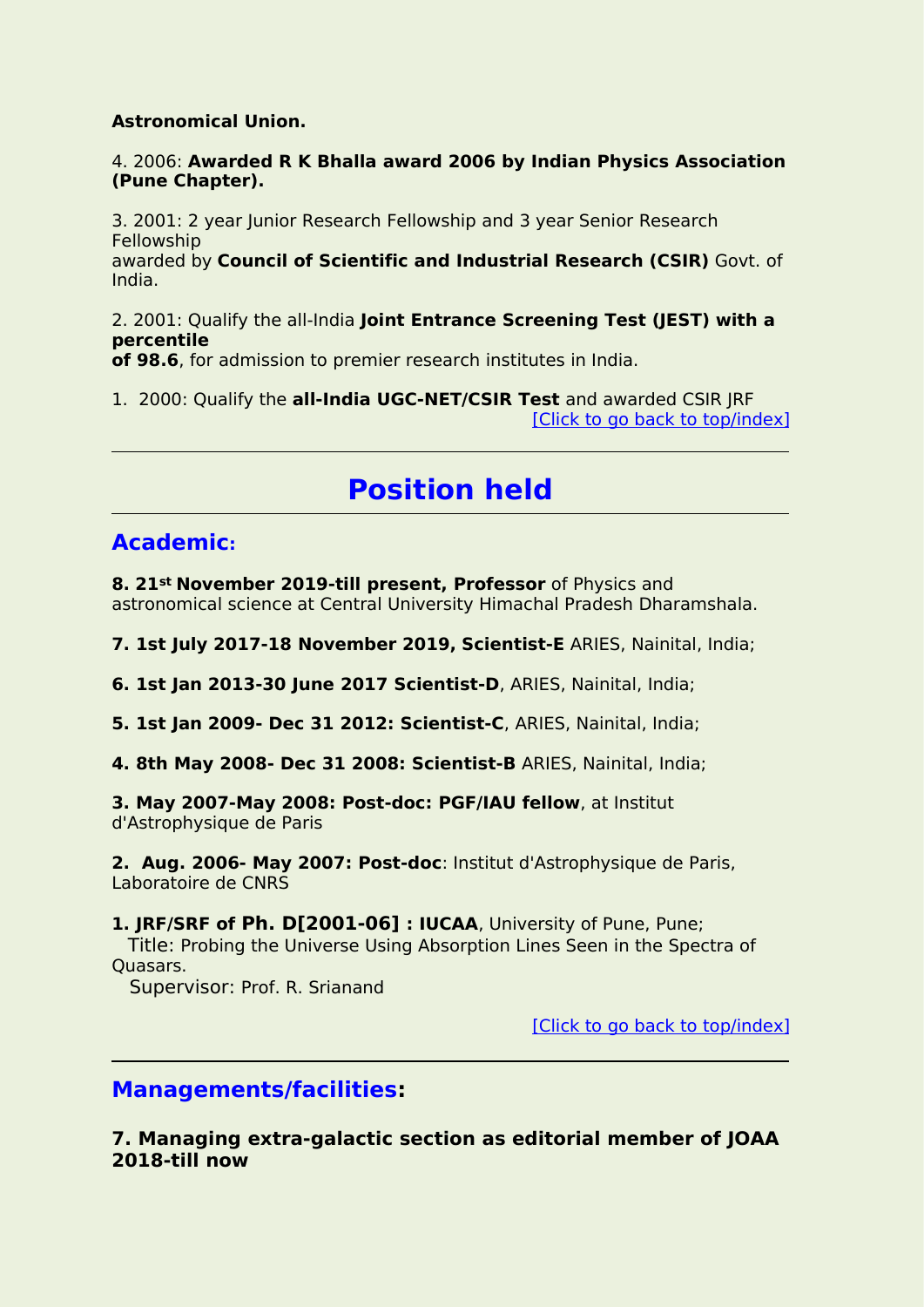# 6. **4m International Liquid Mirror Telescope (ILMT)**

In charge and Indian-PI of the ILMT from March 2017-Nov 2019. As PI from the Indian side of ILMT, I have been involved in the installation and now commissioning phase of this telescope, along with all the administrative responsibility from the Indian side to set up this international facility.

#### .**5. 3.6m Devasthal Optical Telescope (DOT)**

Part of the assembly Integration and verification (AIV) team of 3.6m DOT during its installation 2015. Work as convener of DOT-3.6m Operation and Maintenance committee(DOMC) from March 2017 to Nov 2019.

### 4. **E-administration portal Set up E-admin portal** (**23 portals, consisting of about**

**5-6 thousand php/html lines)** for helping in efficient E-administration, and maintaining it (2012-2019)

## **3. Coordinator of visiting student programme** at ARIES 2012-2016

**2. 2012- 2016: HOSTEL warden**, hostel maintenance and related students of ARIES.

# **1. In-charge of ARIES Science Popularization (ASPOP): Since 2012 - March 2017, with main activities as:**

Setting up Science Center at ARIES. Lectures in school/college and organize workshop. Model-Cum-Book Exhibition center at ARIES. 14 Inch Telescope for Live Telecast and Night Sky Watching Program. 5m Fixed Dome digital Planetarium. Mobile observatory (3-inch optical and solar telescope).

[Click to go back to [top/index\]](#page-0-0)

# **PUBLICATIONS [Refereed Paper Publications and Conference Proceedings]**

# <span id="page-4-0"></span>**Refereed Paper Publications:**

For updated list of publication from NASA-ADS please click [HERE](https://ui.adsabs.harvard.edu/search/filter_database_fq_database=OR&filter_database_fq_database=database%3A%22astronomy%22&fq=%7B!type%3Daqp%20v%3D%24fq_database%7D&fq_database=(database%3A%22astronomy%22)&q=author%3A(%22Chand%2C%20H%22)&sort=date%20desc%2C%20bibcode%20desc&p_=0)

Citation: Total number of citations of below publications are **~1255** and **H-Index** for results: **15**( as of January 2020 based on ADS).

## **Cumulative list as follow:**

**41. Comparative intra-night optical variability of X-ray and γ-ray detected narrow-line Seyfert 1 galaxies** Vineet Ojha, Hum Chand, Gopal- Krishna, Sapna Mishra, Krishan Chand, MNRAS 2020 in press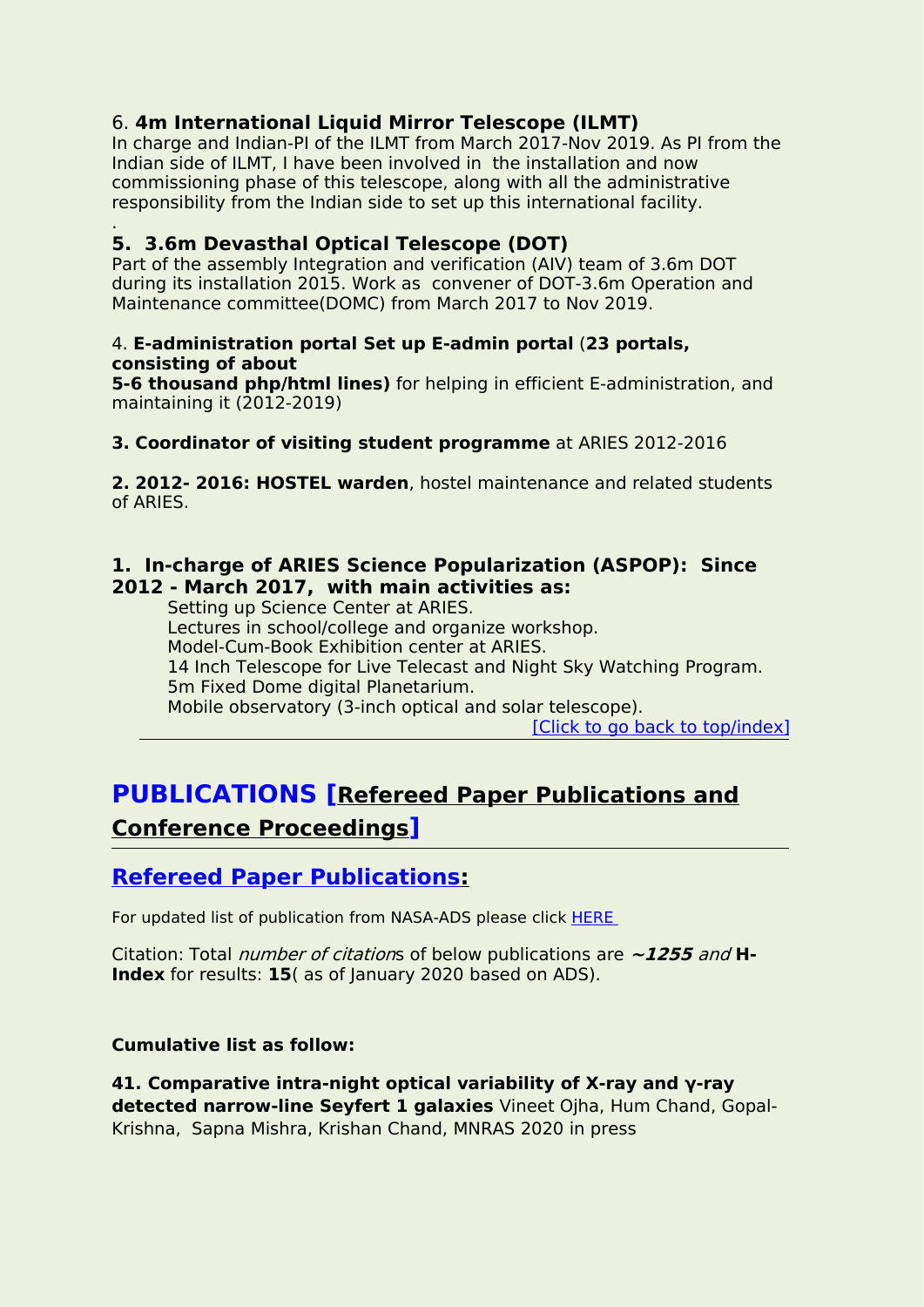#### **40. Role of intervening Mg II absorbers on the rotation measure and fractional polarisation of the background quasars** Malik, Sunil; Chand,

Hum; Seshadri, T. R., ApJ, 2020 in press

**39. Probing the Environment of High-z Quasars Using the Proximity Effect in Projected Quasar Pairs,** Jalan, Priyanka; Chand, Hum; Srianand, Raghunathan, ApJ 2019, 884,151J

## **38. Are there broad absorption-line blazars?**

Mishra, Sapna; Krishna, Gopal; Chand, Hum; Chand, Krishan; Ojha, Vineet, 2019 MNRAS, Letter 489L, 42M

#### **37. C IV absorbers tracing cool gas in dense galaxy group/cluster environments**

Aditya Manuwal, Anand Narayanan, Sowgat Muzahid, Jane C. Charlton, Vikram Khaire,

Hum Chand, 2019 MNRAS, 485, 30M

#### **36. Deceleration of CIV and SiIV broad absorption lines in X-ray bright quasar SDSS-J092345+512710**

Joshi, Ravi; Srianand, Raghunathan; Chand, Hum; Wu, Xue-Bing; Noterdaeme, Pasquier; Petitjean, Patrick; Ho, Luis C 2019ApJ, 871, 43J

#### **35. Intra-Night Optical monitoring of three -ray detected Narrow-line Seyfert 1 galaxies**

Vineet Ojha , Gopal-Krishna , Hum Chand; MNRAS 2019, MNRAS, 483, 3036O

# **34. X-ray/UV/optical variability of NGC 4593 with Swift: reprocessing of X-rays by an ex-**

#### **tended reprocessor;**

McHardy, I. M. et al (including Chand H) 2018 MNRAS, 480, 2881M

## **33. Investigating kpc-scale radio emission properties of narrow-line Seyfert 1 galaxies**

Singh, Veeresh; Chand, Hum 2018 MNRAS 480 1796S

#### **32. Polarimetric and spectroscopic study of radio-quiet weak emission line quasars**

Kumar, P.; Chand, H.; Srianand, R.; Stalin, C. S.; Petitjean, P.; Gopal-Krishna 2018

MNRAS, 479, 5075K

## **31. TIFR Near Infrared Imaging Camera-II on the 3.6 m Devasthal Optical Telescope**

Baug, T. et al (including Chand H) 2018, JAI, 750003B

## **30. On the incidence of Mg II absorbers along the blazar sightlines**

Mishra, S.; Chand, H.; Krishna, Gopal-; Joshi, R.; Shchekinov, Y. A.; Fatkhullin, T. A.

2018, MNRAS, 473, 5154M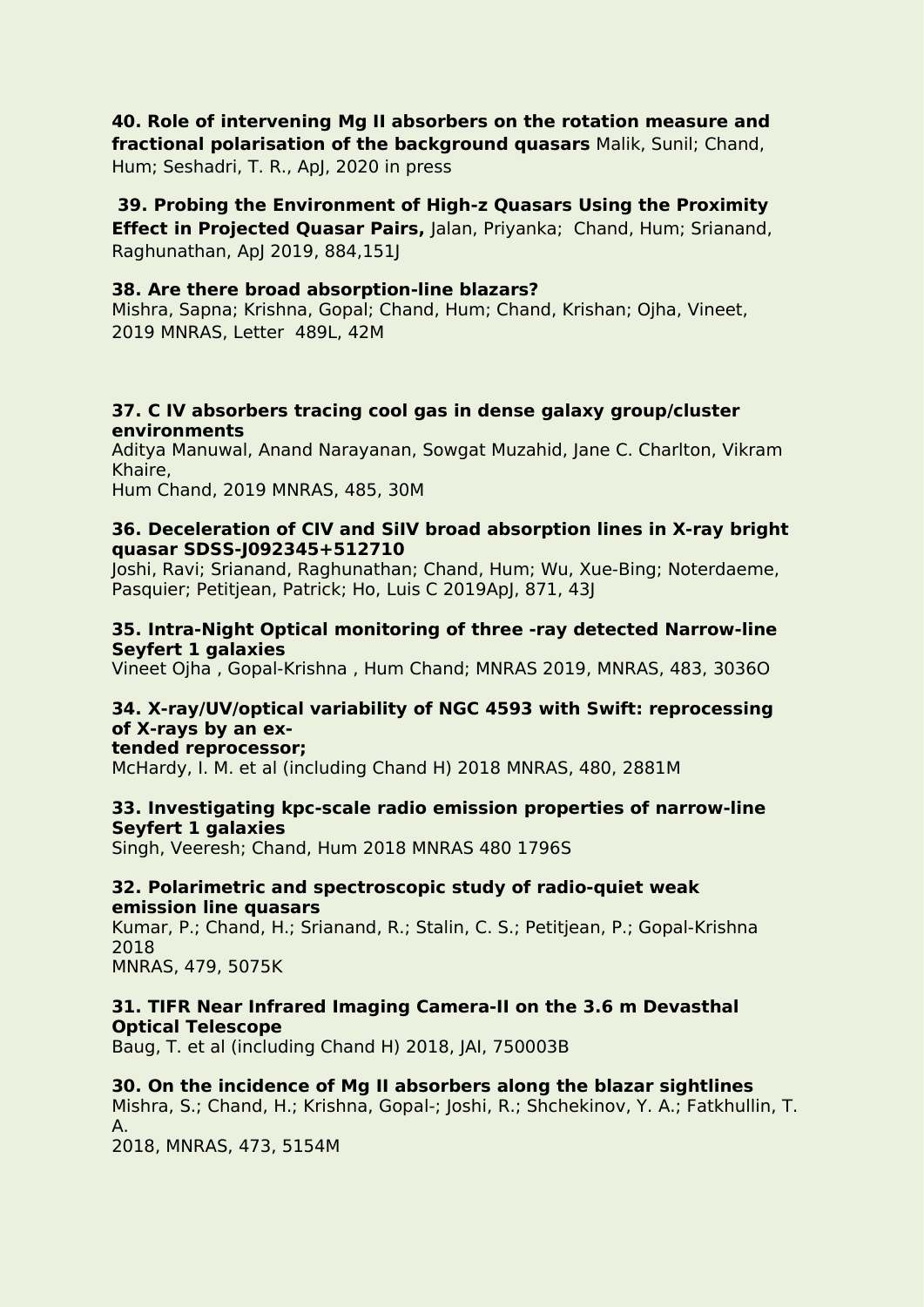#### **29. A catalog of Narrow line Seyfert 1 galaxy from the Sloan Digital Sky Survey 12 data release**

Suvendu Rakshit, C.S. Stalin, Hum Chand and Xue-Guang Zhang, ApJS, 2017,229,39

#### **28. Multi-epoch intra-night optical monitoring of 8 radio-quiet BL Lac candidates**

P. Kumar; Gopal-Krishna, C. S. Stalin, H. Chand, R. Srianand, P. Petitjean, **MNRAS** 2017MNRAS.471..606K [IF: 4.9]

#### **27. Probing magnetic \_elds with Square Kilometre array and its precursors**

Roy, Subhashis; Sur, Sharanya; Subramanian, Kandaswamy; Mangalam, Arun; Seshadri, TR; Chand, Hum 2016, 37,42

#### **26. Intranight optical variability of radio-quiet weak emission line quasars-IV**

Kumar, P; Chand, H.; Gopal-Krishna; 2016, MNRAS, 461, 666K

#### **25. The origin of UV-optical variability in AGN and test of disc models: XMM-Newton and**

**ground-based observations of NGC 4395**

McHardy, I. M . et al (including Chand H. 2016, AN, 337, 500M

#### **24. Intranight optical variability of radio-quiet weak emission line quasars-III**

Kumar, P; Gopal-Krishna;Chand, H.; 2015, MNRAS, 448, 1463

#### **23. Intranight optical variability of radio-quiet weak emission line quasars-II**

Chand, H.; Kumar, P; Gopal-Krishna; 2014, MNRAS, 441, 726

## **22. C IV absorption line variability in X-ray bright BALQSOs**

Joshi, Ravi; Chand, H.; R. Srianand; Jhilik M. 2014, MNRAS, 442, 862J

#### **21. Incidence of strong Mg II absorbers towards different types of quasars**

Joshi, Ravi; Chand, H.; Gopal-Krishna; 2013, MNRAS, 435, 346 x20. Dependence of residual rotation measure on intervening Mg II absorbers at cosmic distances Joshi, Ravi; Chand, H.; 2013, MNRAS, 434, 3566

#### **19. Signature of outflows in strong Mg II absorbers in quasar sightlines**

Sharma, Mahavir; Nath, Biman B.; Chand, H.; 2013, MNRAS, 431L, 93

## **18. Intranight optical variability of radio-quiet weak emission line quasars**

Gopal-Krishna; Joshi, Ravi; Chand, H.; 2013, MNRAS, 430, 1302

#### **17. Intranight optical variability of radio-loud broad absorption line quasars**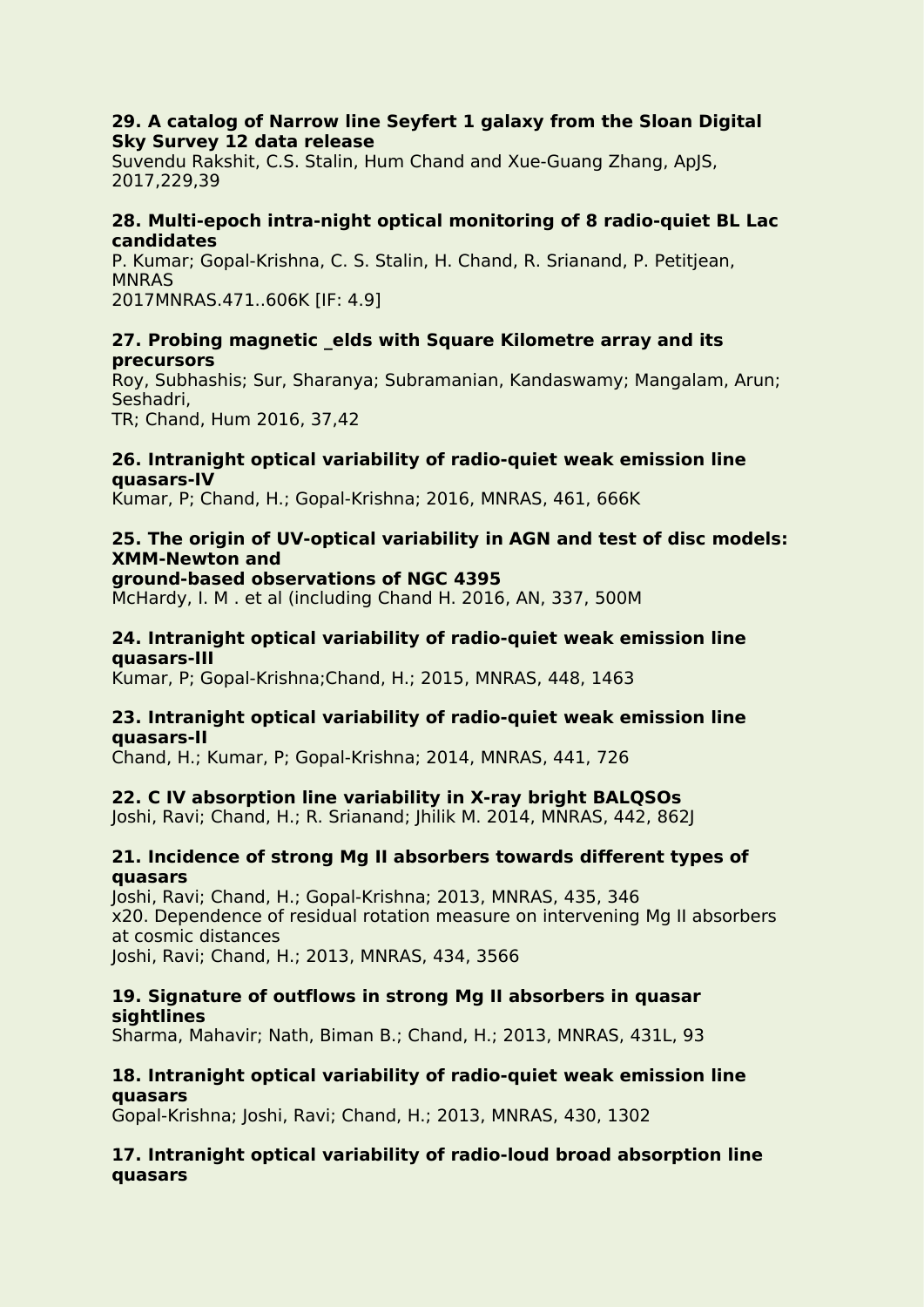Joshi, Ravi; Chand, H.; 2013, MNRAS, 429, 1717

#### **16. Incidence of Mg II absorption systems towards at-spectrum radio quasars**

Chand, H. ; Gopal-Krishna, 2012, ApJ, 754, 38 : astro-ph/1205.3273

#### **15. Probing spectral properties of radio-quiet quasars searched for optical microvariability-II**

Joshi, R; Chand, H. ; Wiita, Paul J.; Gupta, Alok C., Srianand R., 2012, MNRAS, 419, 3433 : astro-ph/1110.2334

#### **14. Optical microvariability properties of BALQSOs**

Joshi, Ravi; Chand, Hum; Gupta, Alok C.; Wiita, Paul J., 2011, MNRAS, 412, 2717 : astro-ph/1011.5611

#### **13. Probing spectral properties of radio-quiet quasars searched for optical microvariability**

Chand, H. ; Wiita, Paul J.; Gupta, Alok C., 2010, MNRAS, 402, 1059, astro ph/0910.5292

#### **12. Constraining Fundamental Constants of Physics with Quasar Absorption Line Systems**;

Petitjean, Patrick; Srianand, Raghunathan; Chand, H.; Ivanchik, Alexander; Noter-

daeme, Pasquier; Gupta, Neeraj, 2009, Space Science Review, 148, 289 astro ph/0905.1516

#### **11. Line shift, line asymmetry, and the 6Li/7Li isotopic ratio determination**.

Cayrel, R.; Ste\_en, M.; Chand, H.; Bonifacio, P.; Spite, M.; Spite, F.; Petitjean, P.; Ludwig, H.-G.; Ca\_au, E., 2007 A&A...473L..37C

#### **10. In response to the comments by Murphy et al. (PRL, 99, 239001, 2007).**

Srianand, R; Chand, H.; Petitjean, P; Aracil, B; PRL 99, 239002 (2007)

#### **9. On the variation of \_ne-structure constant: Very high resolution HARPS spectrum of QSO HE 0515-4414**

Chand, H., Srianand, R., Petitjean, P. Aracil, B. Quast, R. Reimers, D. A&A 451,45-56 (2006) ; astro-ph/0601194 [IF: 5.2]

# **8. Probing the time-variation of the \_ne-structure constant: Results based on Si IV doublets**

**from a UVES sample** Chand, H.; Petitjean, P; Srianand, R.; Aracil, B. A&A 430,47-58 (2005); astro ph/0408200[IF: 5.2]

## **7. The density structure around quasars from optical depth statistics**

Rollinde,E.; Srianand, R.; T. Thenus, Petitjean, P.; Chand, H. MNRAS 361, 1015- 1029

(2005).; astro-ph/0502284. [IF: 4.9]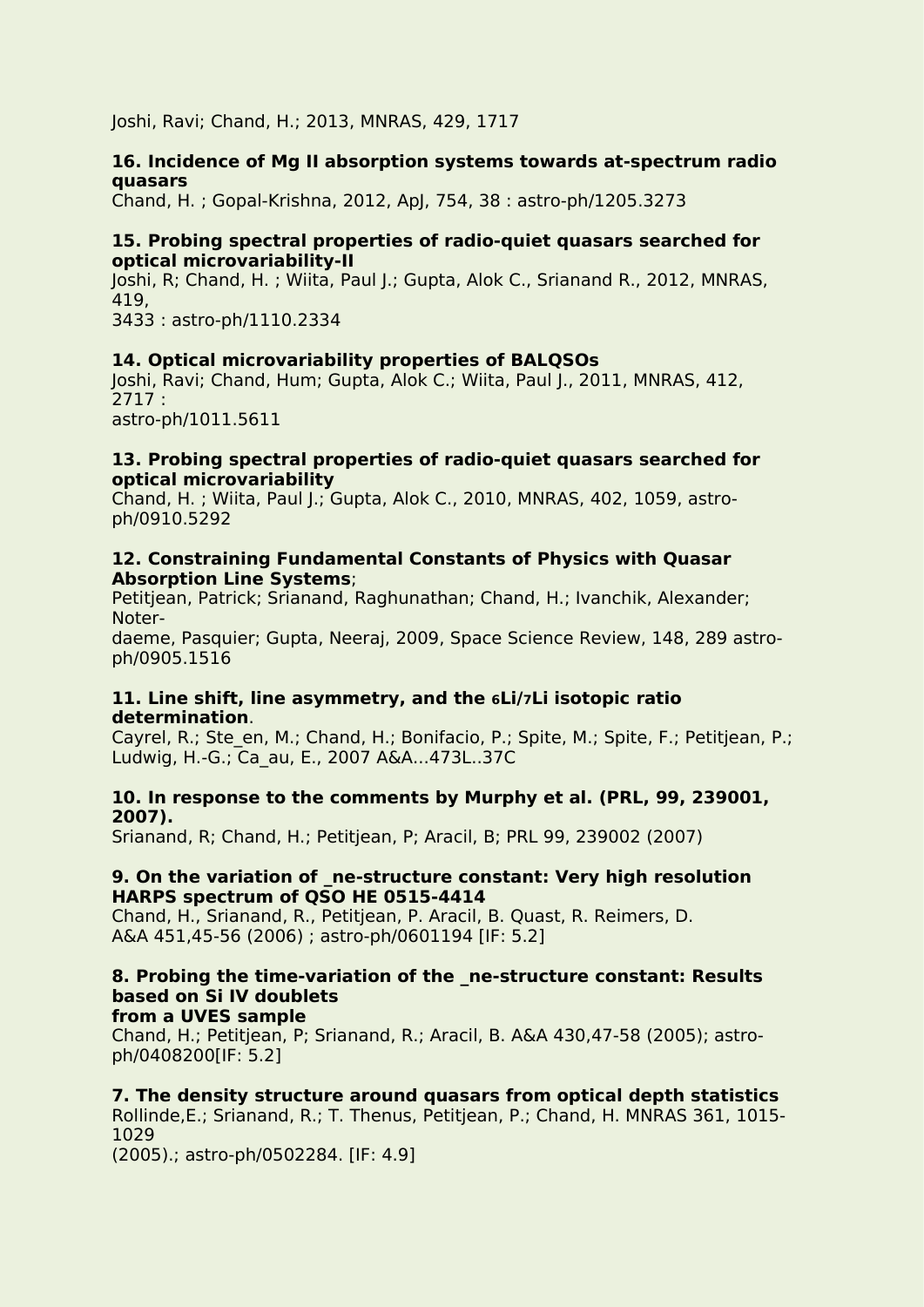## **6. A new constraint on the time dependence of the proton-to-electron mass ratio. Analysis**

#### **of the Q 0347-383 and Q 0405-443 spectra**

Ivanchik, A.; Petitjean, P.; Varshalovich, D.; Aracil, B.; Srianand, R.; Chand, H.; Ledoux, C.; Boiss, P. A&A 440, 45-52 (2005)

# **5. Probing the cosmological variation of the \_ne-structure constant: Results based on VLT-**

#### **UVES sample**

Chand, H., Srianand, R., Petitjean, P., Aracil, B. A&A,417,853-871 (2004); astro-ph/0401094

#### **4. Limits on the Time Variation of the Electromagnetic Fine-Structure Constant in the Low**

**Energy Limit from Absorption Lines in the Spectra of Distant Quasars** Srianand, R.; Chand, H.; Petitjean, P.; Aracil, B. PRL, 92, 121302 (2004); astro ph/0402177

#### **3. Time dependence of the proton-to-electron mass ratio**

Patrick Petitjean, A. Ivanchik, Raghunathan Srianand , B. Aracil, D. Varshalovich ,H. Chand, Esther Rodriguez, C. Ledoux, Patrick Boiss C. R. Physique 5, 411-415 (2004)

#### **2. Constraining the Time Variation of the Fine Structure Constant**

Raghunathan Srianand, Patrick Petitjean, Hum Chand, Bastien Aracil ESO Messenger N0-116 25-28 (2004)

#### **1. The Large Programme Cosmic Evolution of the IGM**

J. Bergeron, P. Petitjean, B. Aracil, C. Pichon, E. Scannapieco, R. Srianand, P. Boisse,

R. F. Carswell, H. Chand, S. Cristiani, A. Ferrara, M. Haehnelt, A. Hughes, T.-S Kim and the contract of the contract of the contract of the contract of the contract of the contract of the co

C. Ledoux, P. Richter, M. Viel ESO Messenger N0-118, 40-44 (2004)

[Click to go back to [top/index\]](#page-0-0)

# <span id="page-8-0"></span>**Conference Proceeding:**

For updated list of publication from NASA-ADS please click [HERE](https://ui.adsabs.harvard.edu/search/filter_database_fq_database=OR&filter_database_fq_database=database%3A%22astronomy%22&fq=%7B!type%3Daqp%20v%3D%24fq_database%7D&fq_database=(database%3A%22astronomy%22)&q=author%3A(%22Chand%2C%20H%22)&sort=date%20desc%2C%20bibcode%20desc&p_=0)

#### **18. Kpc-scale radio-jets in narrow-line Seyfert 1 galaxies;**

Singh, V.; Chand, H.; Ishwara-Chandra, C. H.; Kharb, P. Revisiting narrow-line Seyfert 1 galaxies and their place in theUniverse. 9-13 April 2018. Padova Botanical Garden, Italy. Online at https://pos.sissa.it/cgi bin/reader/conf.cgi?con\_d=328, id.29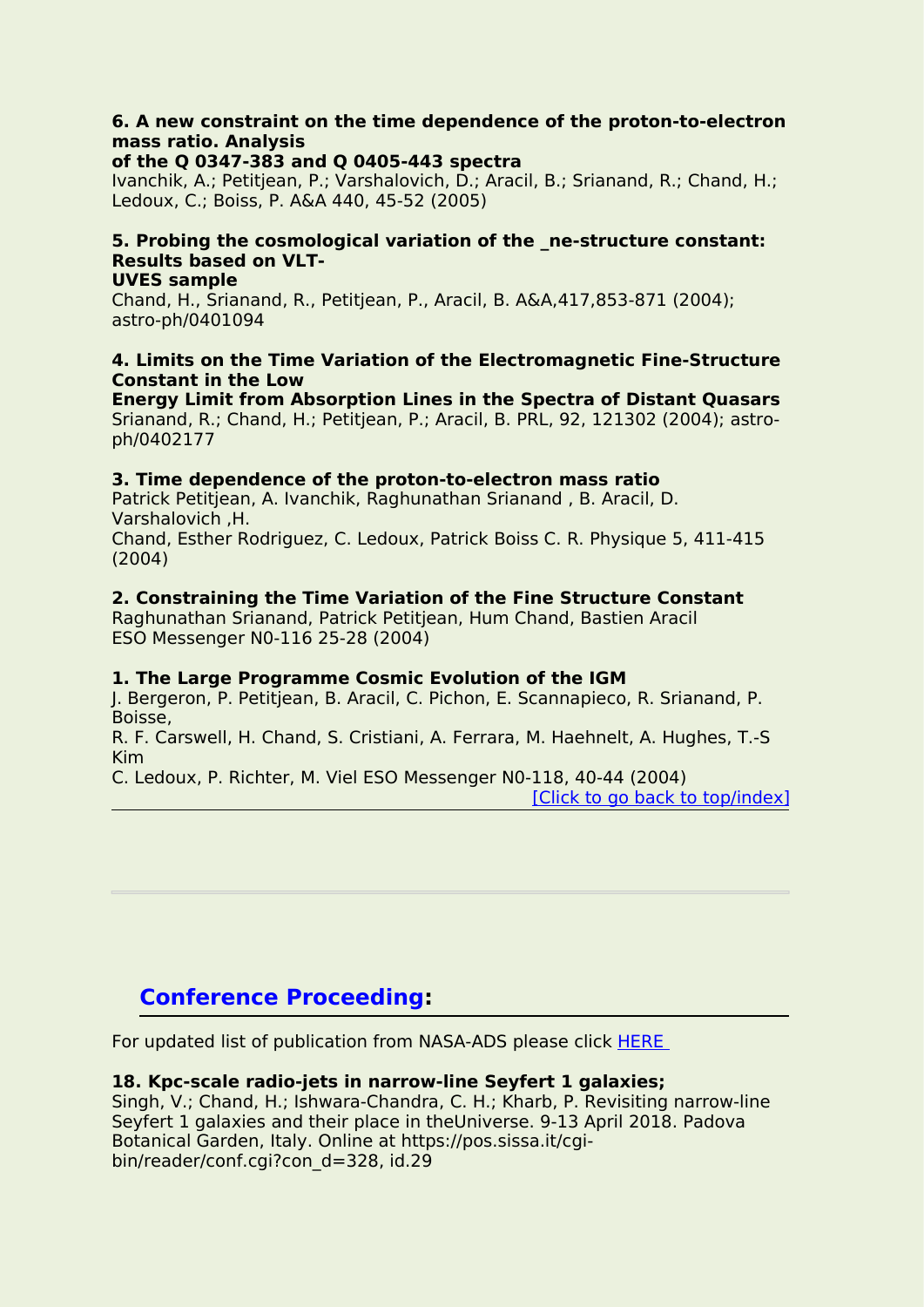## **17. Probing the central engine and environment of AGN using ARIES 1.3-m and 3.6-m tele-**

#### **scopes;**

Chand, H. et al. Bulletin of Liege Royal Society of Sciences, 2018, 87,291.

#### **16. Intra-night optical variability (INOV) properties of X-ray bright Narrow-line Seyfert 1 (NLSy 1) galaxies;**

Vineet Ojha, Hum Chand, Gopal-Krishna, Bulletin of Liege Royal Society of Sciences, 2018, 87,387.

#### **15. Spectroscopic and polarimetric study of radio-quiet weak emission line quasars**.;

Parveen Kumar, Hum Chand, Gopal-Krishna, R. Srianand, C. S Stalin, P. Petitjean, Bulletin of Liege Royal Society of Sciences, 2018,87,316

#### **14. Properties of Narrow line Seyfert 1 galaxies;**

Suvendu Rakshit, C. S. Stalin, and Hum Chand, Bulletin of Liege Royal Society of Sciences, 2018,87,379

#### **13. Transverse and Longitudinal proximity effect**;

Priyanka Jalan, Hum Chand, R. Srianand, Bulletin of Liege Royal Society of Sciences, 2018,87,330

#### **12. Incidence of Mg II absorbers towards Blazars;**

Sapna Mishra, Hum Chand, Gopal Krishna, Ravi Joshi, Bulletin of Liege Royal Society of Sciences, 2018, 87,325

#### **11. The 4m International Liquid Mirror Telescope**

Jean Surdej et al (including Hum Chand); Bulletin of Liege Royal Society of Sciences,

2018, 87,68

#### **10. Probing AGN centralengine and its environment based on their photometry and spectroscopy**

Chand, H., Joshi, R., ASI Conf. Series, 12, 79.

#### **9. A search for the elusive radio-quiet BL Lacs**

Kumar, P; Chand, H., Gopal-Krishna, ASI Conf. Series, 12, 133.

#### **8. X-ray - UV/optical lag measurement in the very low mass AGN NGC4395 using the OM**

#### **in** sub-second readout mode: Implications for disc models McHardy, I. et al. (including Chand H.) The Extremes of Black Hole Accretion, Proceed-

ings of the conference" 2015ebha.confE..49M

#### **7. Probing Spectral Properties of Radio-quiet Quasars Searched for Optical Microvariability**

Wiita, Paul J.; Joshi, R; Chand, H.; Gupta, Alok C., Srianand R., 2012, AAS, 21915415W

x6. Re-Analysis of QPO in 3C273 Light Curve

P. Mohan, A. Mangalam, Hum Chand and Alok C. Gupta 2011, JApA., 32, 117M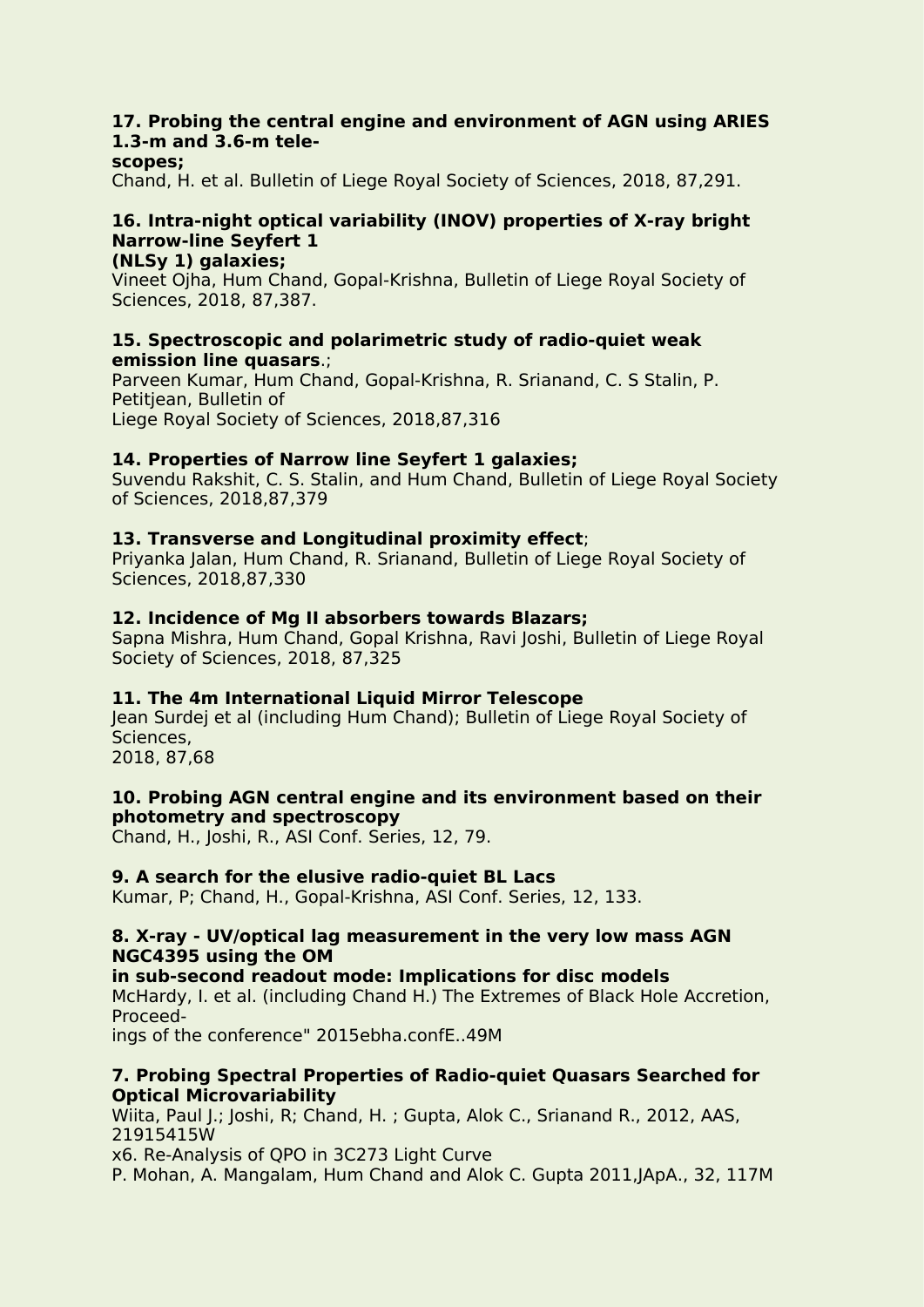#### **5. Probing the variation of fundamental constants using Quasar Absorption Line Systems**

Srianand R.; Petitjean P.; Chand H.; Noterdaeme P.; Gupta N.; Mem. S. A.Lt, 2009,

80, 842

#### **4. On the variation of the \_ne-structure constant,and precision spectroscopy**

Chand, H., Srianand, R., Petitjean, P., Aracil, B.

to appear in L. Pasquini, M. Romaniello, N.C. Santos, A. Correia, eds., ESO **Astrophysics** 

Symposia, Precision Spectroscopy in Astrophysics, 2007 (Springer-Verlag)

#### **3. On the variation of the \_ne-structure constant,and precision spectroscopy**

Chand, H., Srianand, R., Petitiean, P., Aracil, B. to appear in L. Pasquini, M. Romaniello, N.C. Santos, A. Correia, eds., ESO Astrophysics Symposia, Precision Spectroscopy in Astrophysics, 2007 (Springer-Verlag)

#### **2. Probing the variation of the \_ne-structure constant using QSO absorption lines**

Chand, H., Srianand, R., Petitjean, P., Aracil, B. in P. R. Williams, C. Shu, B. Menard, eds., Proc. IAU Colloquium 199, Probing GalaxiesThrough Quasar Absorption Lines, 2005 (Cambridge University Press, Cambridge, UK)

## **1. Does fine-structure constant vary ?**

Chand, H., Srianand, R., Petitjean, P., Aracil, B. BASI,...33..350C, 2005.

[Click to go back to [top/index\]](#page-0-0)

# <span id="page-10-0"></span>**Research Projects Completed/Ongoing**

## **Ongoing:**

**2. "Devasthal optical telescope - AGN Reverberation Monitoring (DOT- ARM): Probing AGN black-hole mass and broad line regions",** Total approved SERB grant: 40 lacs PI: H. Chand, Co-PI: A. Omar (ARIES)

1. **"Magnetic Fields as Probes of Astrophysical Phenomena"** Total approved SERB grant: ~21 lacs PI: T. R. Seshadri (Delhi Univ.), Co-PI: H. Chand

# **Completed**:

**1. "Photometric monitoring of gravitationally lensed quasars and Photometric reverberation mappling of active galactic nuclei"** with Total approved SERB grant:  $\sim$ 19 lacs

PI: S. Ratana Kumar as NPDF, H. Chand (mentor)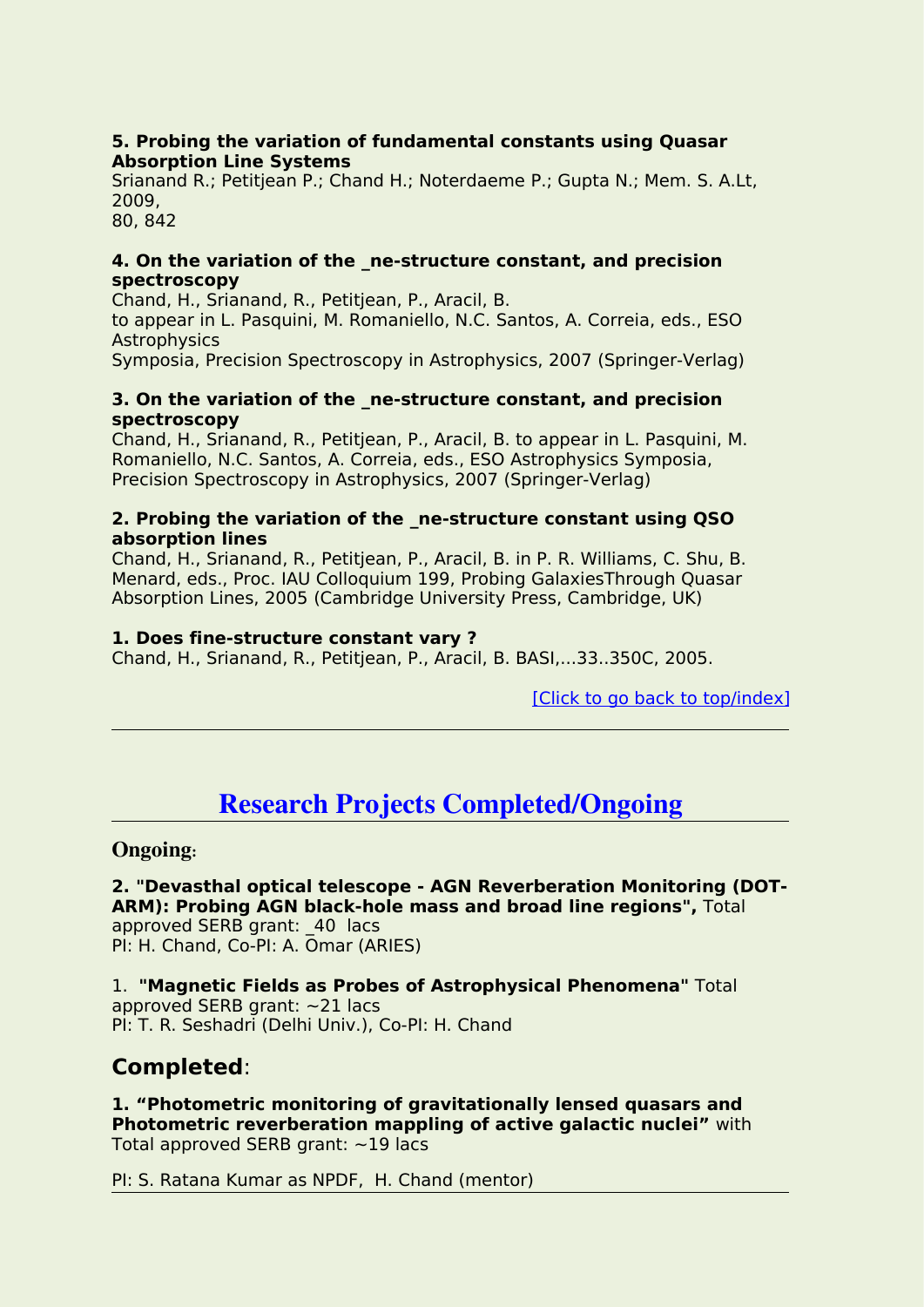# <span id="page-11-0"></span>**Ph.D. Supervised**

#### 3. **Thesis title: "Multi-wavelength study of Narrow-Line Seyfert Galaxies"**

Student: Mr Vineet Ojha

#### \_2 **Thesis title: On the nature of Weak Line QSOs**

Student: Mr. Parveen Kumar (Presently as PDF at PRL)

#### 1. **Thesis title: Central Engine and Environments of Active Galactic Nuclei"**

Student: Mr. Ravi Joshi (now PDF as BHOLE Fellow, Kavli Institute for Astronomy and Astrophysics, Peking University see [https://joshiravi.weebly.com](https://joshiravi.weebly.com/)/).

[Click to go back to [top/index\]](#page-0-0)

# <span id="page-11-1"></span>**Ph.D. Supervising**

- 1. **Thesis title: "On the nature of AGN feedbacks** --Ms Sapna Mishra
- 2. **Thesis title: " Probing the physical state of the IGM: tool of cosmology**"-- Ms Priyanka Jalan
- 3. **Thesis title: "Extra-galactic astronomy based on International Liquid mirror 4m telescope"** – Mr. Vbhore Negi ARIES students
- 4. [As Co-guide] **Thesis title: "Astrophysical Magnetic Field**". --Mr Sunil Malik

5. **Thesis title: Probing the broad line region of AGN** –Mr. Vivek Kumar Iha

[Click to go back to [top/index\]](#page-0-0)

# **Invited talks, Contributed talks and Seminar/Conferences**

<span id="page-11-2"></span>**Invited Talks**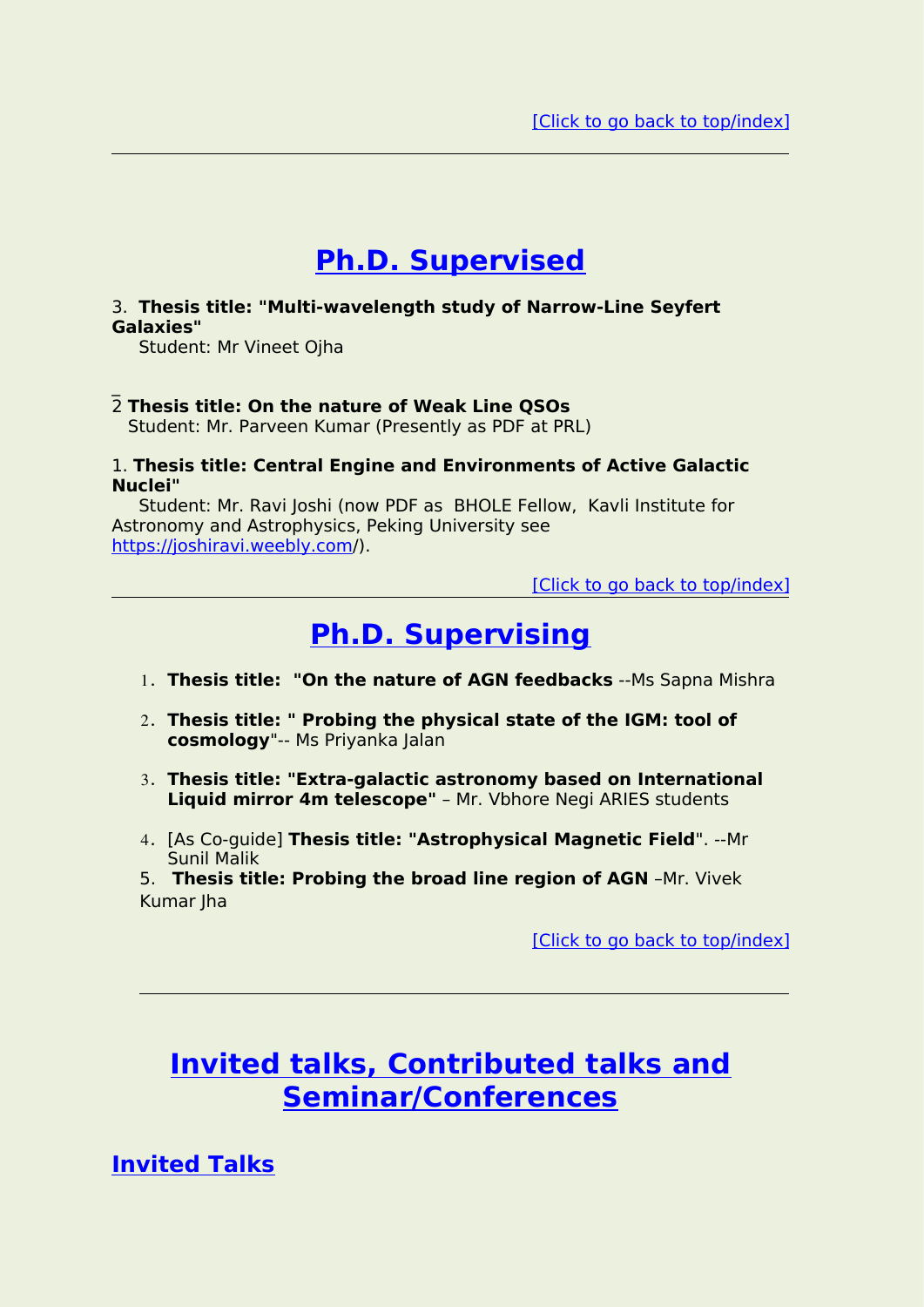**14. High-z science requirement of the 30m class telescope; Thirty meter telescope(TMT)- Beyond First Light, Mysore**, India, 2017-11-06 to 2017-11-09

#### **13. On the high-resolution spectroscopic requirements forthe studies of the cosmological variation of fundamental constants;** Thirty meter

telescope(TMT)-Beyond First Light, Mysore, India, 2017-11-06 to 2017-11-09

#### **12. Probing the evolution of Universe and fundamental physics using Active Galactic Nuclei**;

Theoretical Physics Seminar Circuit (TPSC) at IIT Roorkee 28 Nov. 2017. **11. IGM science with Thirty meter telescope (TMT)",** TMT school at IUCAA, Pune from 16-27 January 2017.

**10. Fundamental Physics with Thirty meter telescope (TMT)",** TMT school at IUCAA, Pune from 16-27 Ianuary 2017.

**9. On the Nature of Weak emission Line Radio-Quiet Quasars** TIFR BALLOON FACILITY, HYDERABAD, INDIA, November 25 - 27, 2014

**8. On the variation of Fundamental Constants over cosmic time** Kangdi **University** Haridwar 12 March 2013

# **7. Cosmology-I &II, on behalf of Astronomical Society of India,\For Professional**

**Enrichment Programme on Astronomy Awareness**", NCSM, Kolkata, September 19-24, 2011.

**6. Observational basics, Introductory** Workshop on Optical and Infrared Astronomy, October 26-29, 2010.

**5. Radiative process basics,** Introductory Workshop on Optical and Infrared Astronomy, October 26-29, 2010.

**4. Astronomical photometry basics,** Introductory Workshop on Optical and Infrared Astronomy, October 26-29, 2010.

**3. On the cosmic time variation of fundamental constant**: PNC meeting, IAP, Paris- 31 May, 2007.

2**. Constraints on the variation of \_ne-structure constant, based on**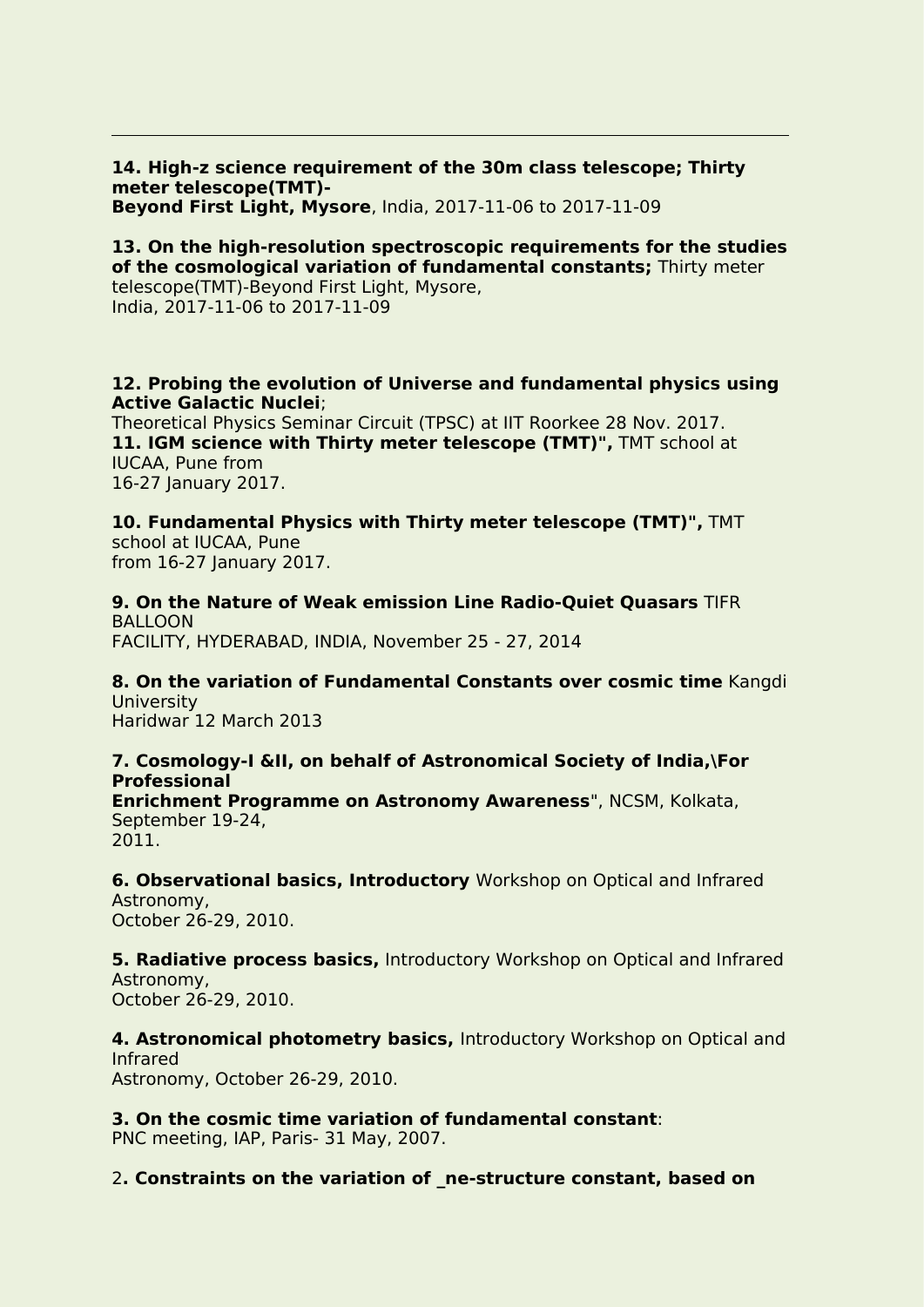**HARPS and UVES/VLT data sample**, ESO conference "Precision Spectroscopy in Astrophysics, Aveiro Portugal, September, 2006

**1. Does fine-structure constant vary ?,** at 23rd ASImeeting, Nainital, India, February 2005

[Click to go back to [top/index\]](#page-0-0)

# <span id="page-13-0"></span>**Contributed Talks**

46. **Probing the environment of high-z quasars using the proximity effect in projected quasar pairs,** Cosmic Evolution of Quasars: from the First Light to Local Relics October 21-25, 2019, KIAA, Peking University Beijing China

45. **High resolution spectroscopy using upcoming TMT: Few science cases based on AGN spectroscopy,** TMT Science and Instruments Workshop17-19 October 2019, ARIES Nainital

44 **Astronomy research opportunities using archival data: few key science cases**, 31 August 2019 IIT-Mandi, H.P, India

43 **Active Galactic Nuclei: a tool to probing the evolution of Universe and fundamental physics**, 29 August 2019, CUHP Physics and astronomical sciences.

42. **Astronomy research opportunity based on 1-4m class telescopes: synergy with archival astronomical data**, 29 August 2019, CUHP Physics and astronomical sciences

41. Seven talks in ATSOA-2018 during 19-28th March 2018 **(i )Excitement of Astronomy: few high-lights and historical development. (ii )Universe beyond milky way-I (iii )Galaxy and AGN : overview**

40. **On the incidence of MgII absorbers along the blazar sightlines**, in Galaxies in Absorption 2017, Dec 12 -14, IUCAA Pune

39. **A new Catalog of Narrow Line Seyfert 1 Galaxies from the Sloan Digital Sky Survey Data Release 12**,ARIES Nainital, 3 April 2017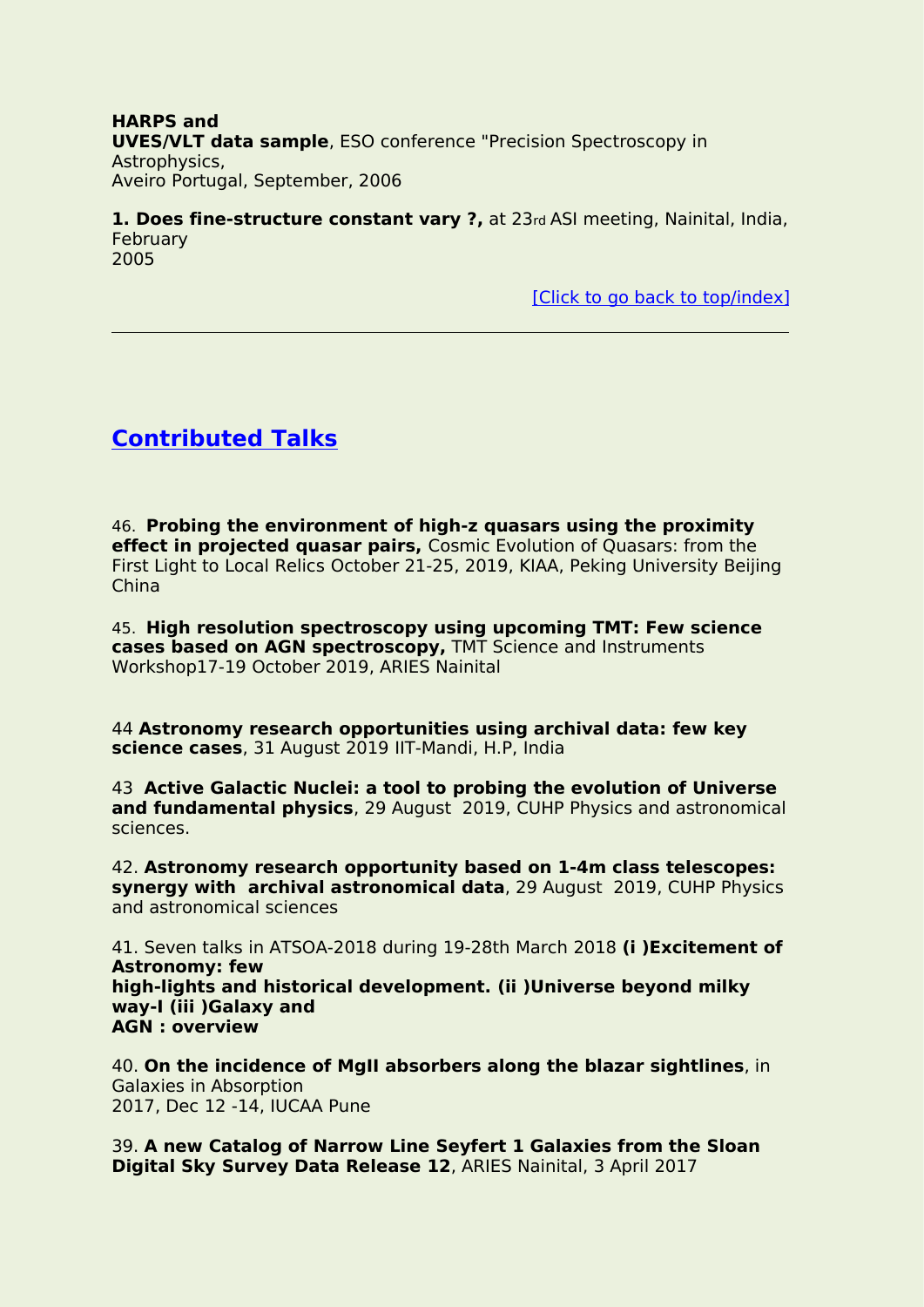38. **Probing the central engine and environment of AGN using ARIES 1.3 and 3.6m telescopes**, in First Belgo-Indian Network for Astronomy and Astrophysics, Nainital, India, during 15-18 November 2016.

37. **Spectral and polarimetric properties of Weak emission line radio quite QSOs**, ASI meeting, 10-13 May 2016 Srinagar, India.

36. **Probing AGN centralengine and its environments based on its photometry and spectroscopy**, at RETCO-II, ARIES, May 7 2015

#### 35. **Are weak emission line radio-quite Quasars, radio-quite counter part of Bl-Lacs Objects**;

Galaxy in absorption annual workshop at IUCAA, Pune; August 8, 2015

#### 34. **On AGN outows based on their associate absorber system**s,

October 16 2015, International conference on "Jets: cause and effect" at ICTS Bangalore.

#### 33. **Three talk on Motivational workshop on observational astronomy"**

May 2015;(i) How well do we know our present universe (ii) Mile-stone in Astronomy .

#### 32. **Seven talks in ATSOA-2016 during 29th Feb 2016- 11 March 2016**

(i )Excitement of Astronomy: few high-lights and historical development. (ii )Optical Telescope- Where to point.

(iii )Universe beyond milky way-I (iv )Universe beyond milky way-II (v )Galaxy and AGN

I: overview (vi )Galaxy and AGN II: case studies (vii) Radiative process in astronomy

31. **Probing active galaxy central engine and its environments using gas dynamics**. ;Symposium: Structure and evolution of galaxies,IUCAA, Pune; Jan 22 - 23, 2015

30. **Active Galactic Nuclei: tool to probe the evolution of Universe**; Seminar at IISER-Mohali, August 20 2014

29. **Two talk on \Motivational workshop on observational astronomy**" May 2014;(i) Positional Astronomy (ii) Electromagnetic Radiation (iii) Extra Galactic Astronomy .

28. **Eight talks in ATSOA-2015 during 3-12 March 2015** (i)Excitement of Astronomy: few highlights and historical development. (ii )Optical Telescope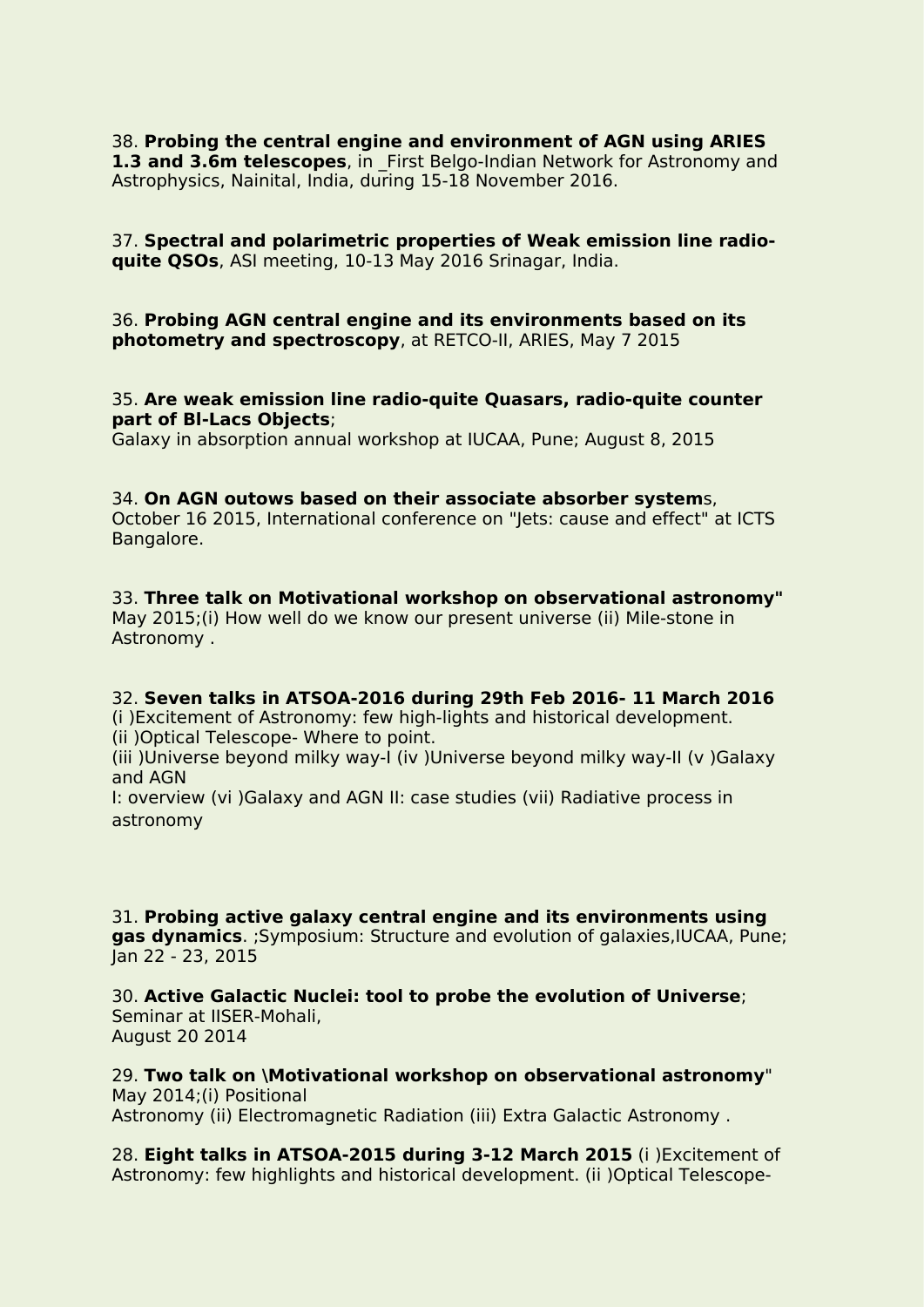Where to point. (iii )Magnitude systems: overview how to compute it (iv )Universe beyond milky way-I (v )Universe beyond milky way-II (vi )Galaxy and AGN I: overview (vii )Galaxy and AGN II: case studies (viii) Radiative process in astronomy

# 27. **Five talks on ATSOA-2014 during 3-12 March 2014:** (i) Coordinate

and magnitude systems (ii)Universe beyond milky way-I (iii)Universe beyond milky way-II (iv)Galaxy and AGN: overview (v)Radiative process in astronomy

# 26. **AGN properties using their photometric and spectroscopic**

**analysis** In house meeting ARIES 20 March 2013

#### 25. **Five talks on ATSOA-2013 during 3-14 March 2013**: (i) Coordinate and magnitude systems

(ii)Universe beyond milky way-I (iii)Universe beyond milky way-II (iv)Galaxy and AGN:

overview (v) Radiative process in astronomy

## 24. **On the incident rate of Strong MgII absorbers Towards Different Types of**

**Quasars;** International conference on "Galaxy in absorption" IUCAA, Pune, Dec. 17-20, 2012

23. **Background cosmology** Kumaun University, Nainital 26 Dec 2012

22. **Quasars tool to probe the extra-galactic universe** Kumaun University, Nainital 26 Dec 2012

## 21. **Does the number density of intervening MgII absorber depend on background**

**sources?** Inter-disciplinary national science symposium, M. B college Haldwani, 4 Nov 2012

# 20. **AGN properties using their photometric and spectroscopic**

**analysis** In house meeting ARIES 20 March 2013

# 19**. Three talk on Workshop of "Hand on experience on observational astronomy**"

1-5 December 2012: (i) Positional Astronomy (ii) Electromagnetic Radiation (iii) Extra Galactic Astronomy .

# 18. **Probing the Evolution of our Universe using Quasar spectroscopy,**

at I.I.T Mandi, 11 June 2012.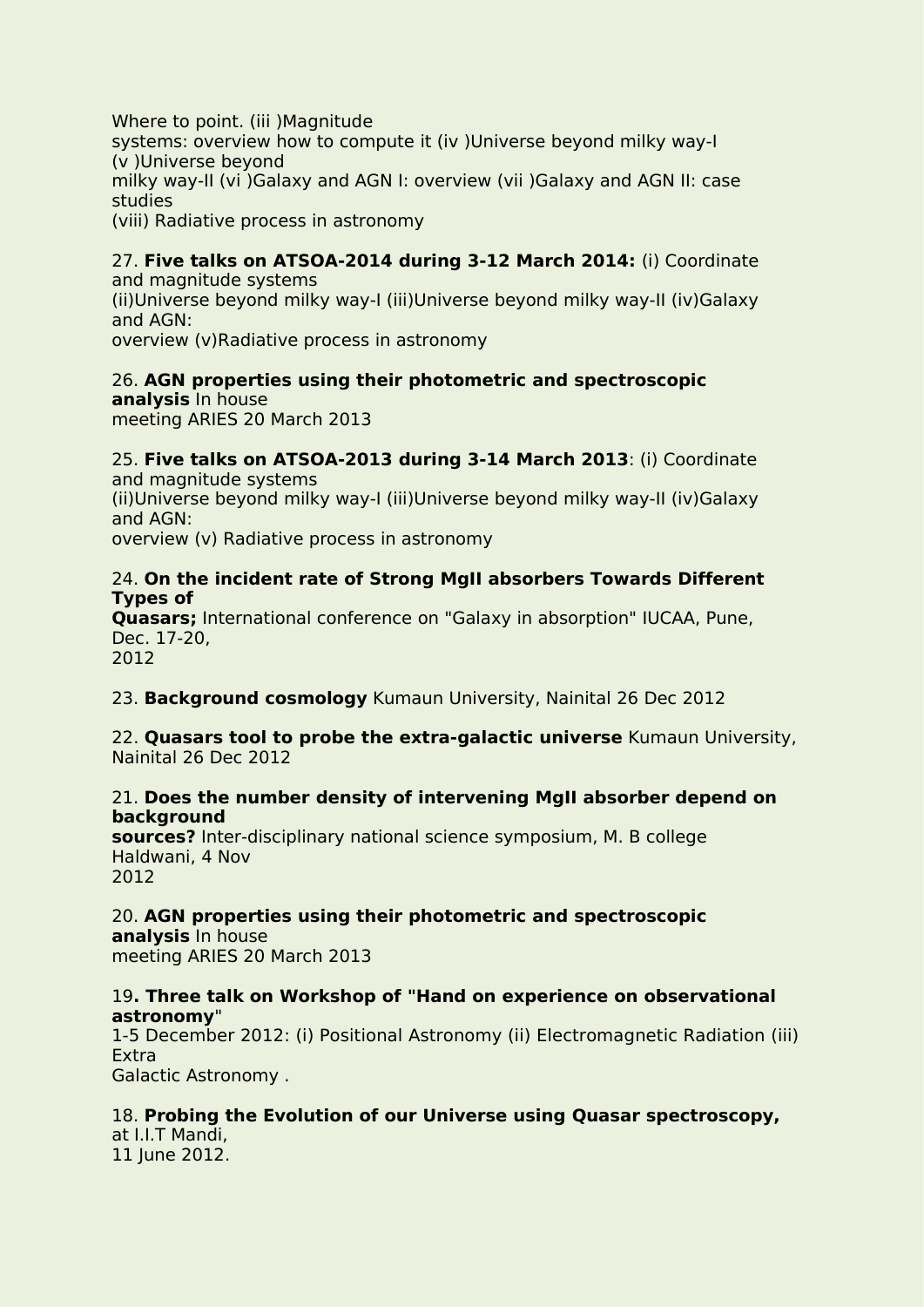#### 17**. Does incidence of MgII absorption systems depend on the background sources?,**

ARIES in-house meeting, April-19, 2012.

16. **Radiation: the finger prints forastronomer,** ARIES, ATSOA-2012, March 2 2012.

15. **Background cosmology: common misconceptions**., ARIES, ATSOA- 2012, March 5 2012.

14. **Kinematics & dynamics of the Universe**, COSMO-2011 Astronomy and **Planetary** Science, 13-14 Dec. 2011, ARIES, Nainital.

#### 13. **On the origin of AGN microvariability: Clues based on their spectroscopic**

**properties**; ASI Symposium-I \Cosmology and Galaxy Formation", IISER- Mohali, Nov. 5-7, 2011.

12. **Life Cycle of Star, Technology Day workshop** by UCOST at ARIES 11- 12 May 2011.

11. **Quasar spectroscopy: a tool to probe the evolution of Universe** IISER Mohali- 28 March 2011.

10. **Observational Basics: Co-ordinate systems and various observatory**, ARIES, ATSOA-2011, March 7 2011.

9. **Radiative Processes basics**, ARIES, ATSOA-2011, March 10 2011.

8. **Quasar Spectroscopy: tool to probe the evolution of Universe**, ARIES, ATSOA- 2011, March 11 2012.

7. **Observatory window to probe the Universe** GDC Karsog Mandi, HP- 02 Jan 2011.

6. **Quasar Absorption line: tool of cosmology**, ARIES in-house meeting, April-2, 2009.

5. **On the variation of fundamental constant and precision spectroscopy**, Indo- Africa workshop- 31 Oct. 2008.

4. **On the variation of \_ne-structure constant and precision spectroscopy** , ARIES, Nainital, INDIA, 20 June, 2007.

3. **Probing the Universe Using Absorption Lines Seen in the Spectra of**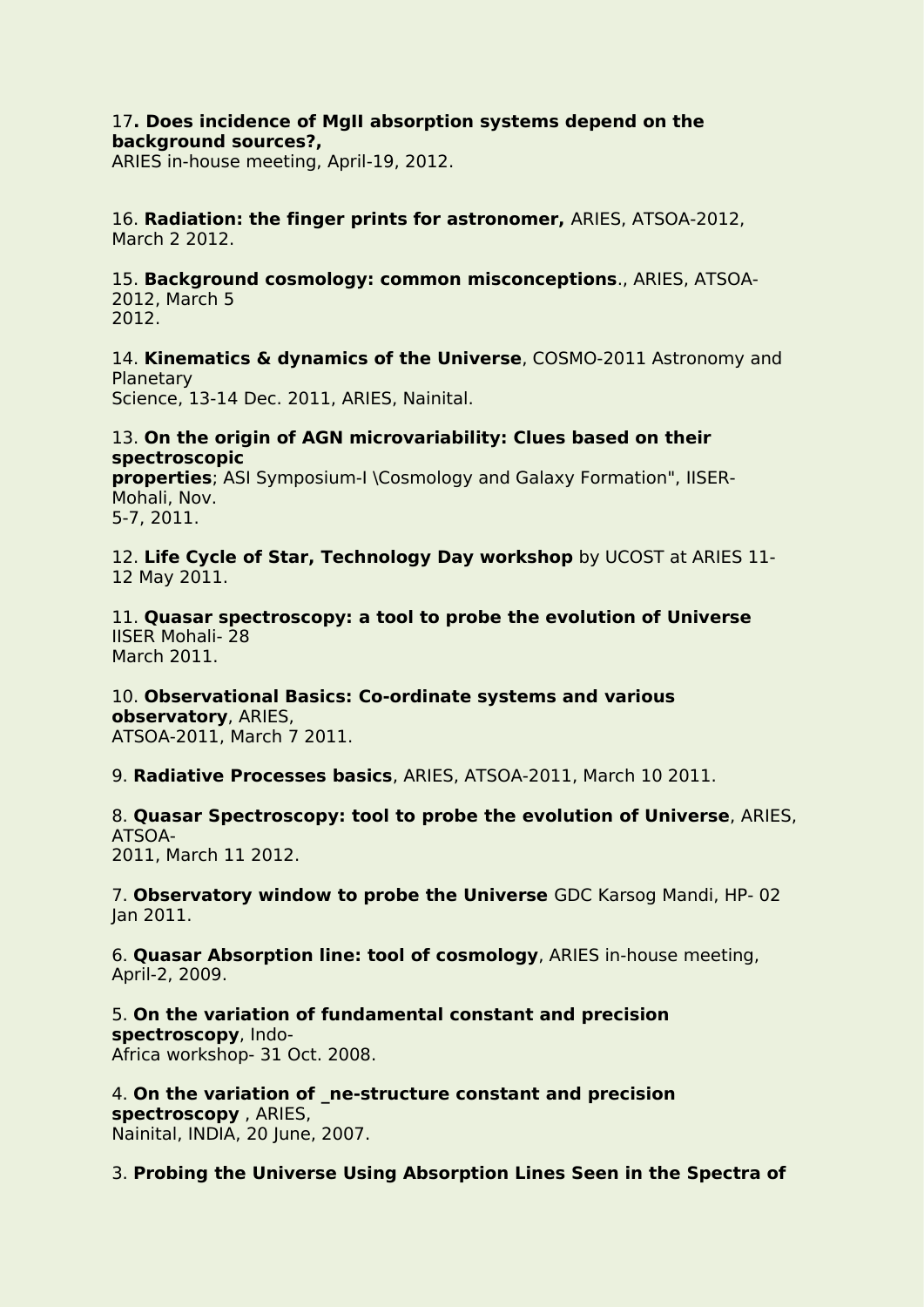**Quasars**, Physics Department, Pune University, INDIA, 26 July, 2007

### 2. **Results on the variation of fine-structure constant**,, based on UVES/VLT

data sample, IUCAA SAC meeting, Pune, January, 2006

## 1. **The Transverse Proximity effect: A Probe to the Environment, Anisotropy,**

**and Megayear Variability of QSOs**, IUCAA,Pune, November, 2004

[Click to go back to [top/index\]](#page-0-0)

# <span id="page-17-0"></span>**School Workshop and Conferences:**

29**. International Workshop on QSO Absorption Lines IUCAA,** Pune, India 2017-12-11 to 2017-12-15

28. **Astro-Sat View of AGN Central Engines IUCAA**, Pune 2017-12-18 to 2017-12-21

27. **Thirty meter telescope(TMT)-Beyond First Light Mysore, India** 2017-11-06 to 2017-11-09

26. **First Belgo-Indian Network for Astronomy and Astrophysics**, Nainital, India, during 15-18 November 2016

25**. Extragalactic Relativistic Jets: Cause and Effect** 12-20 October2015, ICTS Bangalor, India

24. **ASI meeting**, 10-13 May 2016 Srinagar, India.

23. **Recent Trends in the study of Compact Objects Theory and Observation-II** ARIES, Nainital; May 6-8, 2015

22. **Central Region of spiral galaxy, IUCAA,** Pune; Jan 22 - 23, 2015

21. **Infrared astronomy in India** TIFR BALLOON FACILITY, HYDERABAD, INDIA, November 25 - 27, 2014

20. The Physics and Mathematics of Universe March 11-12, 2013 , Gurukula Kangri Vishwavidyalaya, Haridwar

19. **International conference on "Galaxy in absorption"** Dec. 17-20, 2012, IUCAA, Pune

18. **Inter-disciplinary national science symposium** Nov 3-4, 2012, M. B college Haldwani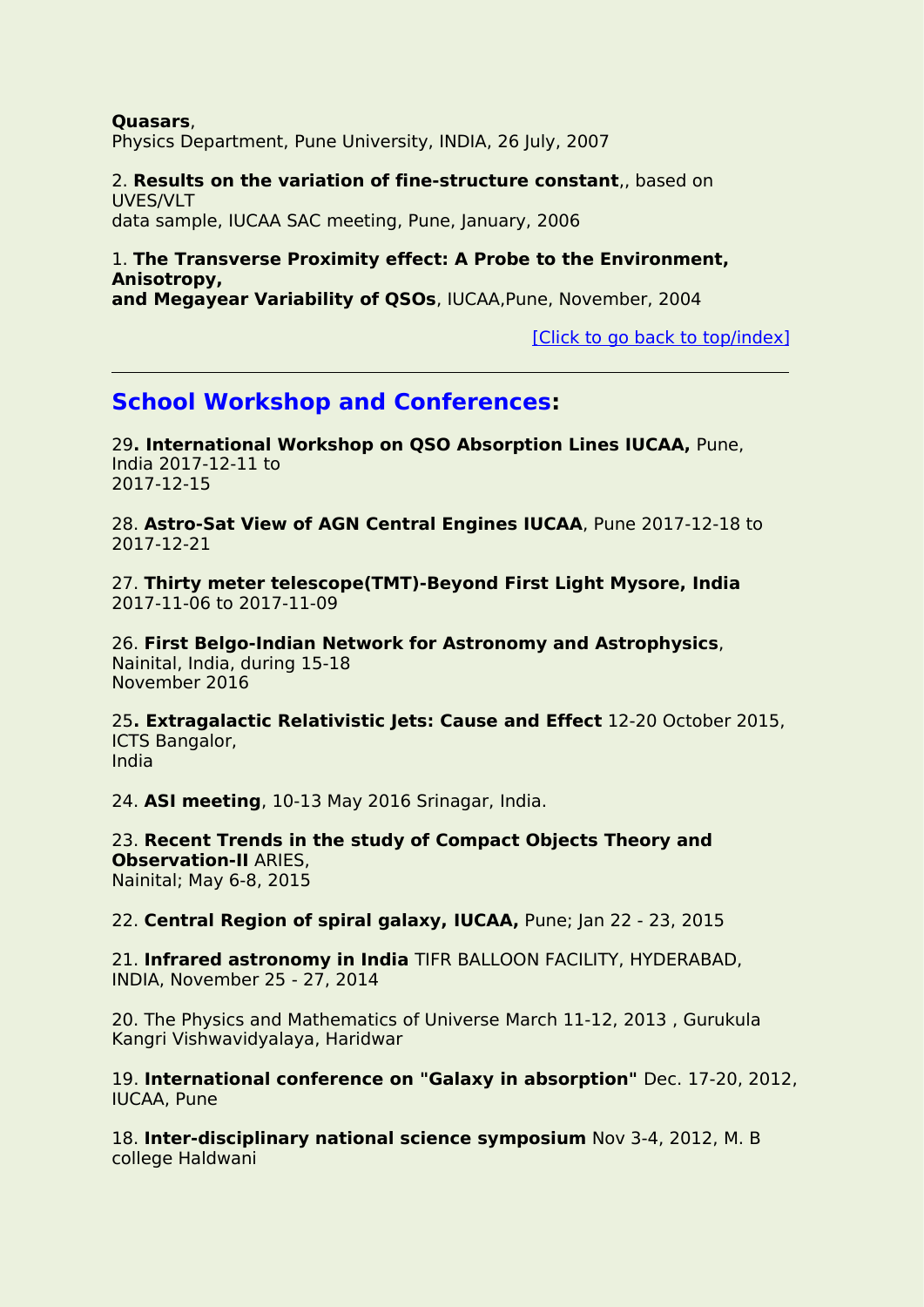17. **ASI Symposium I Cosmology and Galaxy Formation** Nov. 5-7, 2011, IISER-Mohali

# 16. **Professional Enrichment Programme on Astronomy Awareness**, NCSM, Kolkata,

India, September 19-24, 2011.

15. **Wideband X-ray Astronomy: Frontiers in Timing and Spectroscopy** January 13 - 16, 2011, IUCAA, Pune

14. **Workshop : Optical and Infrared Astronomy** October 26 - 29, 2010, Gorakhpur University

13. **Bhabha Centenary Symposium held at TIFR** December 3-5, 2009, TIFR, India.

#### 12**. IUCAA training school on X-ray astronomy** February 1-28, 2009, Pune India.

11. **PNC meeting at IAP Paris** May 31, 2007, Paris, France.

10. **Precision Spectroscopy in Astrophysics** September 11-15 , 2006 Aveiro, Portugal

### 9**. IAU General assembly XXVI: Participant of Young Astronomers Events.**

Auguest, 14th to 18th, 2006, Prague Czech Republic

#### 8. **IAU Colloquium 199 : Probing Galaxies Through QSO Absorption Line**

March, 14th to 18th, 2005 Shanghai Astronomical Observatory, Shanghai, China

7. **23rd Astronomical Society of India (ASI) Meeting**: 21 - 24 Feb, 2005, ARIES, Nainital, India.

6. **Workshop on Supernovae and their connection to GRBs and pulsars**: January, 20th to 23th, 2004, Tata Institute of Fundamental Research, Mumbai 400 005, India.

## 5. **School on Radio Interferometry and Aperture Synthesis**

June, 2-22, 2003 National Center for Radio Astronomy, Pune 411 007, India

4. **Symposium on Provocative Universe:** July 2003, IUCAA, Pune

# 3. **IUCAA-IfA (Hawaii) Workshop on Cosmology and High Redshift Universe**

February, 2003, IUCAA, Pune

2. **The 22nd Meeting of the Indian Association for General Relativity and Gravitation** December, 2002, IUCAA, Pune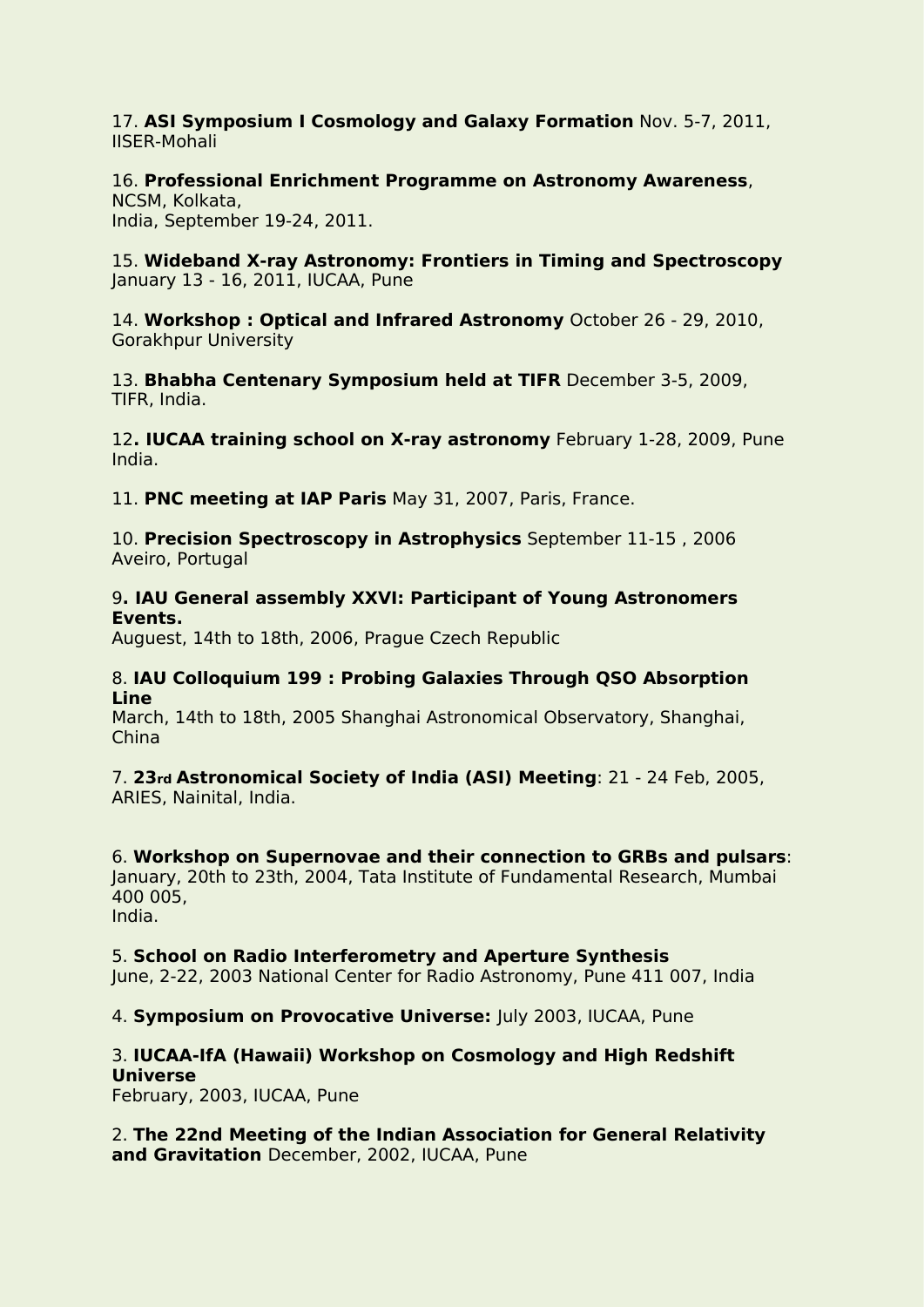1. **Annual Meet of the Astronomical Society of India** February 2002, Pune-411007, India

[Click to go back to [top/index\]](#page-0-0)

# <span id="page-19-0"></span>**Course taught**

# **Master course:**

| <b>Course name/type</b>      | <b>Class/place</b>     | Year (contact hr)   |
|------------------------------|------------------------|---------------------|
| Cosmology (open              | <b>MSc IV semester</b> | 2020-2021 (ongoing) |
| elective)                    | Physics & astronomical |                     |
|                              | science CUHP           |                     |
| <b>Essence of scientific</b> | <b>MSc II semester</b> | 2020-2021 (ongoing) |
| programming (Skill           | (open course Master    |                     |
| development)                 | level CUHP)            |                     |

# **Pre-Phd course**

| <b>Position</b> | <b>Course</b>                                         | <b>Place</b>           | Year<br>(contact hr) |
|-----------------|-------------------------------------------------------|------------------------|----------------------|
| Scientist - E   | <b>Cosmological Physics</b>                           | <b>ARIES Pre-Ph.D</b>  | 2019-2020<br>(18)    |
| Scientist - E   | <b>Cosmological Physics</b>                           | ARIES Pre- Ph.D        | 2018-2019<br>(18)    |
| Scientist - E   | <b>Cosmological Physics</b>                           | <b>ARIES Pre-Ph.D</b>  | 2017-2018<br>(18)    |
| Scientist -D    | <b>Cosmological Physics</b>                           | <b>ARIES Pre-Ph.D</b>  | 2016-2017<br>(18)    |
| Scientist -D    | <b>Mathematical and Statistical</b><br><b>Methods</b> | ARIES Pre- Ph.D        | 2015-2016<br>(18)    |
| Scientist -D    | <b>Extra-Galactic Astronomy</b>                       | <b>ARIES Pre-Ph.D</b>  | 2015-2016<br>(14)    |
| Scientist -D    | <b>Cosmological Physics</b>                           | <b>ARIES Pre-Ph.D</b>  | 2014-2015<br>(18)    |
| Scientist -D    | Diffuse Matter in<br>Universe: ISM & IGM              | <b>ARIES Pre-Ph.D</b>  | 2014-2015<br>(20)    |
| Scientist -D    | <b>Electrodynamics and</b><br>radiation               | <b>ARIES Pre- Ph.D</b> | 2014-2015<br>(14)    |
| Scientist -D    | Extra-galactic astronomy                              | <b>ARIES Pre-Ph.D</b>  | 2013-2014<br>(14)    |
| Scientist -D    | Stellar structure and                                 | <b>ARIES Pre- Ph.D</b> | 2013-2014            |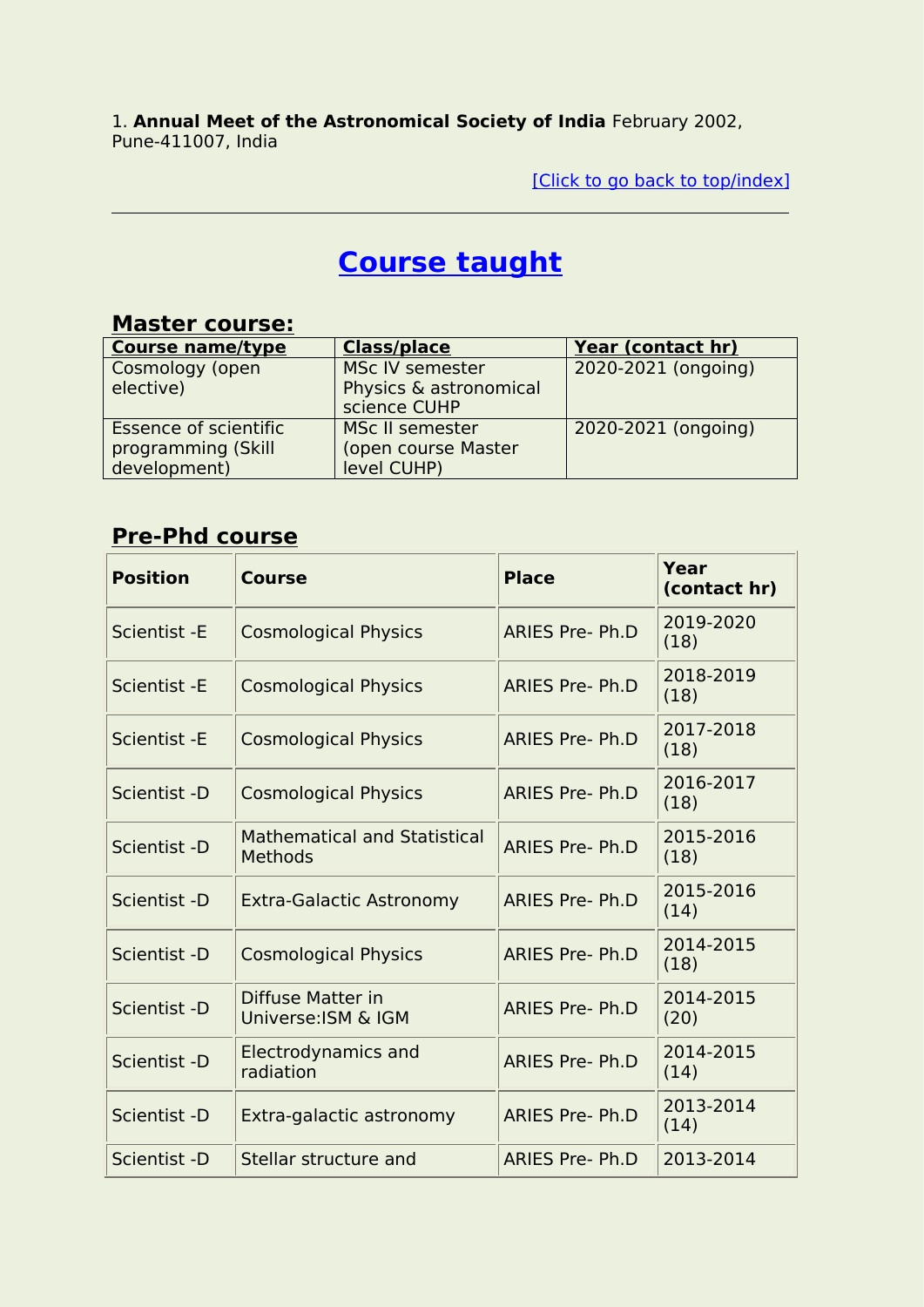|                            | evolution                                |                        | (18)              |
|----------------------------|------------------------------------------|------------------------|-------------------|
| Scientist -D               | Fluid mechanics: Hydro-<br>dynamics      | <b>ARIES Pre- Ph.D</b> | 2013-2014 (8)     |
| Scientist -D               | Extra-galactic astronomy                 | <b>ARIES Pre- Ph.D</b> | 2012-2013 (8)     |
| Scientist -D               | Radio astronomy                          | <b>ARIES Pre- Ph.D</b> | 2012-2013 (6)     |
| Scientist - C              | <b>Electrodynamics and</b><br>radiation  | <b>ARIES Pre- Ph.D</b> | 2012-2013<br>(10) |
| Scientist - C              | Stellar atmosphere                       | <b>ARIES Pre-Ph.D</b>  | 2012-2013<br>(15) |
| Scientist - C              | <b>Cosmological Physics</b>              | <b>ARIES Pre- Ph.D</b> | 2011-2012<br>(14) |
| Scientist - C              | Electrodynamics and<br>radiative         | <b>ARIES Pre- Ph.D</b> | 2011-2012<br>(20) |
|                            | process in Astrophysics                  | course work            |                   |
| Scientist -C               | <b>Electrodynamics and</b><br>radiative  | <b>ARIES Pre- Ph.D</b> | 2010-2011<br>(20) |
|                            | process in Astrophysics                  |                        |                   |
| Scientist - C              | Course on X-ray Astronomy                | <b>ARIES Pre- Ph.D</b> | 2010-11 (10)      |
| Scientist - C              | Extragalactic astronomy II:<br>cosmology | <b>ARIES Pre- Ph.D</b> | 2010-11 (10)      |
| Scientist - C              | Radiative process in<br>Astrophysics     | <b>ARIES Pre- Ph.D</b> | 2009-10 (17)      |
| Scientist - C              | <b>Gravitation and Cosmology</b>         | <b>ARIES Pre- Ph.D</b> | 2009-10 (10)      |
| Scientist - B              | <b>Gravitation and Cosmology</b>         | <b>ARIES Pre- Ph.D</b> | 2008-09 (14)      |
| Student at<br><b>IUCAA</b> | <b>Tutorial Assistant-ship:</b>          | <b>IUCAA</b>           | 2004-05 (14)      |
|                            | Inter-stellar medium                     | Graduate school        |                   |
|                            |                                          |                        |                   |

<sup>[</sup>Click to go back to [top/index\]](#page-0-0)

# <span id="page-20-0"></span>**Observational/telescope experiences**

[About 50-60 nights total, with 1m, 2m and 10m class telescopes]

- **9. 3.6m DOT observation experience during its commission phase**
- **8. 30hr nights** of observation using **ASTROSAT Telescope**: December 2016.
- **7. 60 nights** of observation using **DFOT Telescope:** 2011-2016.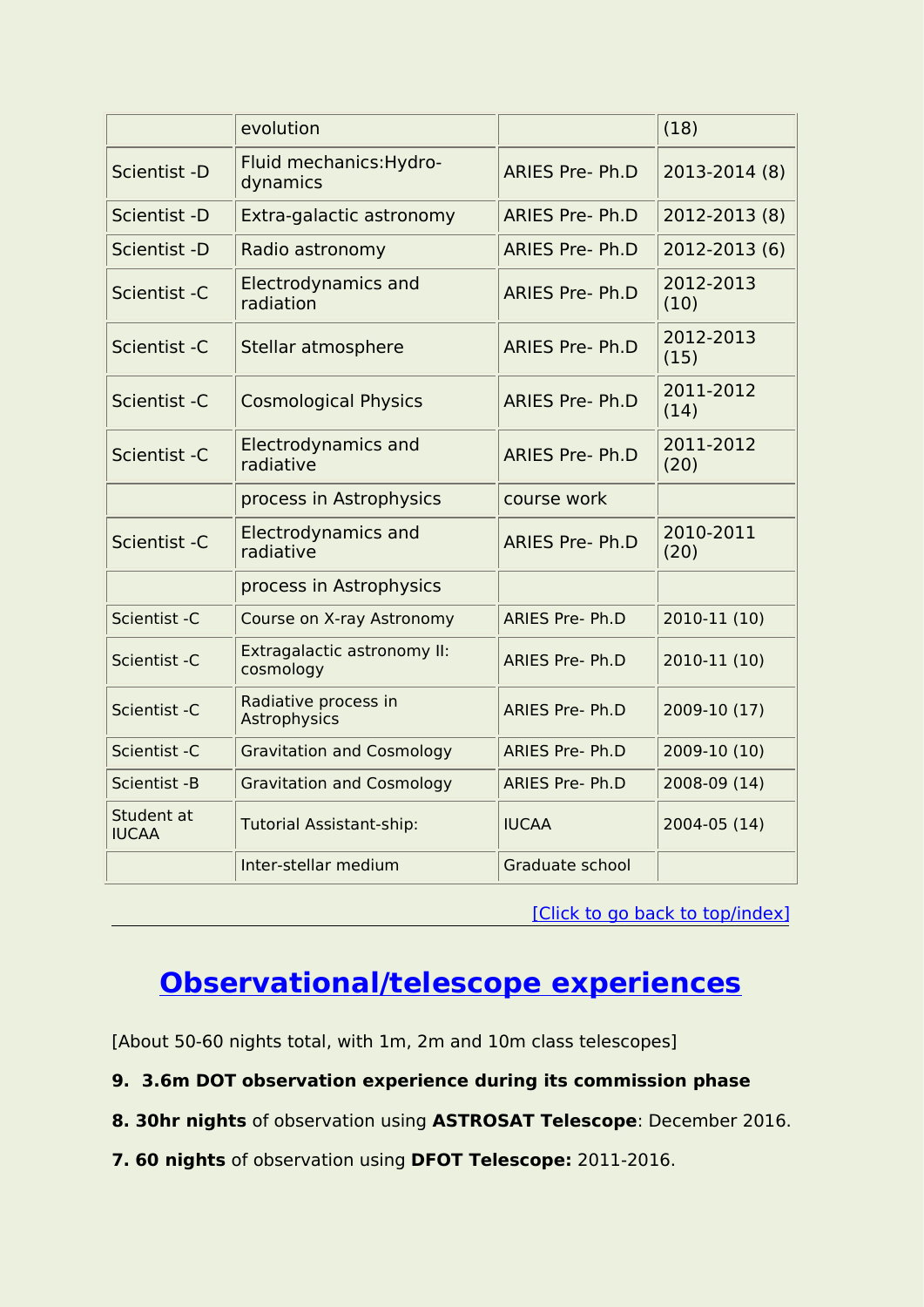**6.** 6 nights of observation using **IGO Telescope**: 2009-2011.

**5. 6 nights** of observation using **HCT Telescope**: 2009-2010.

**4. 12 nights** of observation using **ARIES Telescop**e: 2008-2010.

**3. Three** night of observation using **UVES/VLT** at European Southern Observatory (ESO) - Paranal, October 2004.

**2. Four night** of observation using **HARPS at 3.6m** telescope of European Southern

Observatory (ESO) - La Silla, December 2003.

**1. Two days** of radio observation using GMRT at Narayangoan, Pune June, 2003.

[Click to go back to [top/index\]](#page-0-0)

# <span id="page-21-0"></span>**Project Students supervised**

# **Summer projects students (M.Sc/B.Sc level): 2-3 month projects (Total 29)**

 $\sim$  2018-19: (total 2)

Spectral Energy Distributions of Quasars with Weak Emission Lines ; Mr. Ayush Sahu, Centre for Basic Science, Raipur University (IAS summer fellow), July-August 2019.

Devesthal Optical Telescope: AGN reverbration maping project, strategy and calibration; Mr Vivek Kumar Jha, ARIES Grad school

April-July 2019

 $\sim$  2017-18: (total 2)

Multi-object variability experiments; Ms Pranita, IIT-Kharagpur 2018 June-July 4m Liquid miror telescope; Mr Vibhore Nagi, ARIES 2018 MAy-July 2016-17: (total 3) INOV properties of blazar like BALQSOs; Ms Sridevi, IISER-Bhopal 2017 INOV properties of X-ray detected and gamma-ray undetected NLSY-1 galaxies ; Mr. Parth Sunil, IISER-Bhopal 2017. Photometric Reverberation mapping of low-luminosity AGN ; Mr. Krishan Kumar, ARIES, ARIES-gradual school project 2017.

2015-16: (total 3)

Measuring the time delay in multiple lens QSOs, ; Ms. Kanchan Soni, IISER TVM, INSPIRE fellow, June-July 2016.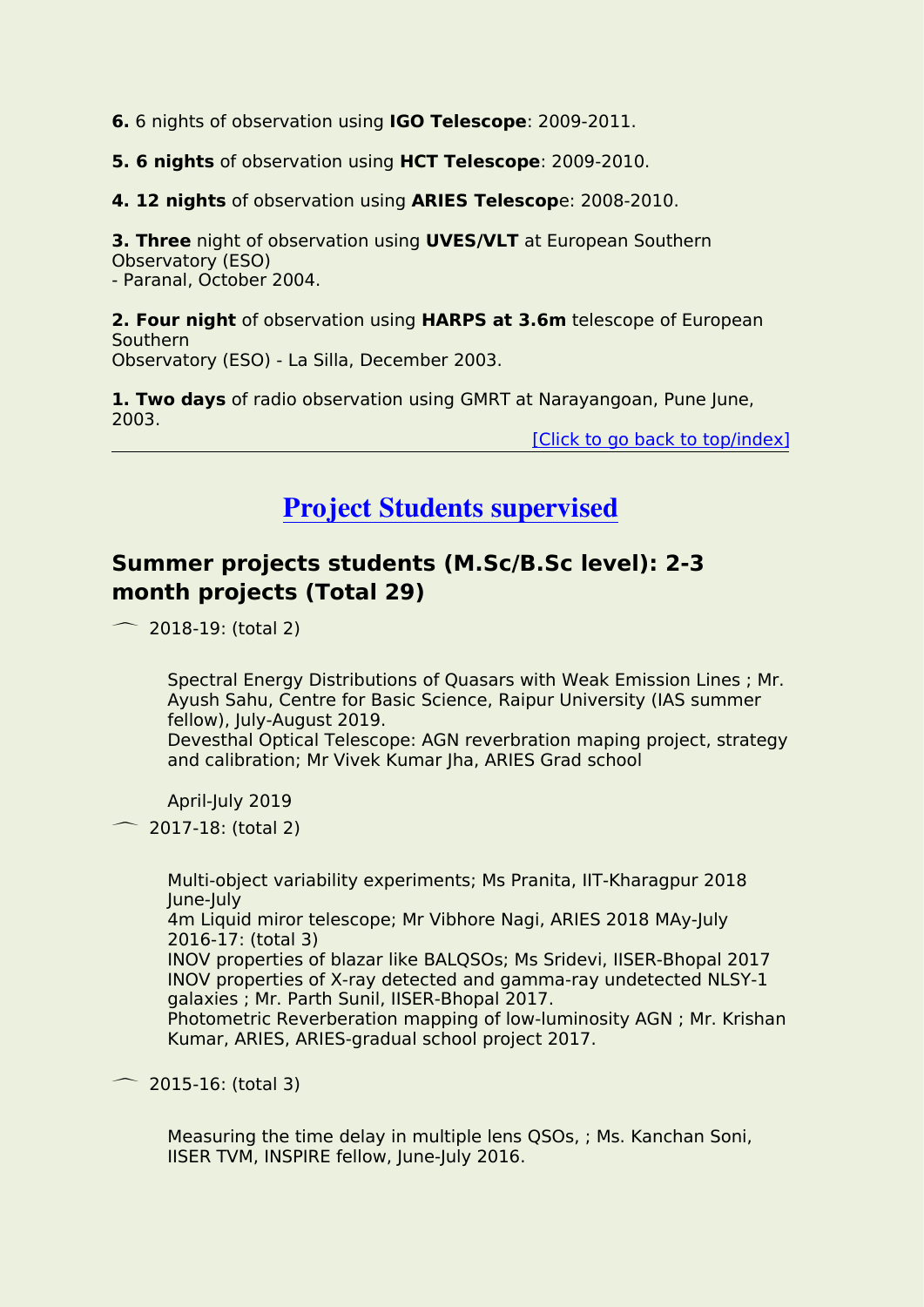Constraining mean UV-radiation field (J21) using transverse proximity effects in QSO pairs ; Ms. Priyanka Jalan, ARIES Graduate school project, May-July 2016

Modeling the occurrence rate of MgII absorber using halo mass function ; Mr. Anurag Mishra, IIST-TVM, June-July 2016.

 $\sim$  2014-15: (total 3)

Probing the physical state of 21cm absorber in the line of sight to background radio quasar; Ms. Avani Parmar, Pune Universityr, Academy summer fellow, June-July 2015 (see AIPS GMRT step by step manual [HERE](http://www.aries.res.in/~hum/aips/gmrt_manual_avani.pdf) and download its pdf version HERE ).

Probing cool gas outflow base on number density of MgII absorbers; ARIES Graduate school project, Ms. Sapna Mishra, May-July 2015 Faraday rotaton of interveing galaxy, a probe of high-z magnetic filed; Ms. Vidushi Sharma, ARIES Graduate school project, May-July 2015.

 $\sim$  2013-14: (total 3)

Probing the associated environment of the quasar q0059-2735; Pritam Jayoti, Tejpur central University, Assam, Academy summer fellow, June-July 2014.

Blazar absorber spectroscopy from UVES/VLT and HCT data; Sruthil, Paundichery central University, Paundichery, Academy summer fellow, May-June 2014.

Astrophysical Line Driven Winds; Reetika Joshi, Kumaun University Nainital, INSPIRE fellow, April-June 2014.

 $\sim$  2012-13: (total 3+2=5)

Incidence of Mg II absorption systems towards Steep-spectrum radio quasars and blazars; Anikhet Gaur, IISER Mohali, INSPIRE fellow Dec. 2013 (coming for project extension)

Incidence of CIV absorption systems towards flat-spectrum radio quasars and blazars, Mayank Singh, CBS Mumbai, Academy summer fellow, Dec 2013 (coming for project extension)

The Broad absorption line (BAL) QSOs: constraint outflow using BAL line, Pritam Jayoti, Tejpur central University, Assam, Academy summer fellow, May-June 2013.

The X-ray loud BAL QSOs: spectral variability modeling, , Jhilik Majumday, Jadhapur University, West Bangal, Academy summer fellow, June-July 2013.

Optical micro-variability study of Quasars, Hemant Kumar Verma, PRS University Raipur, March-April 2013.

 $\sim$  2011-12: (total 4)

Spectral properties of flat-spectrum radio quasars, Sukruti Bansal, IISER Pune, Academy summer fellow, June-July 2012 (project report prepared and talk given)